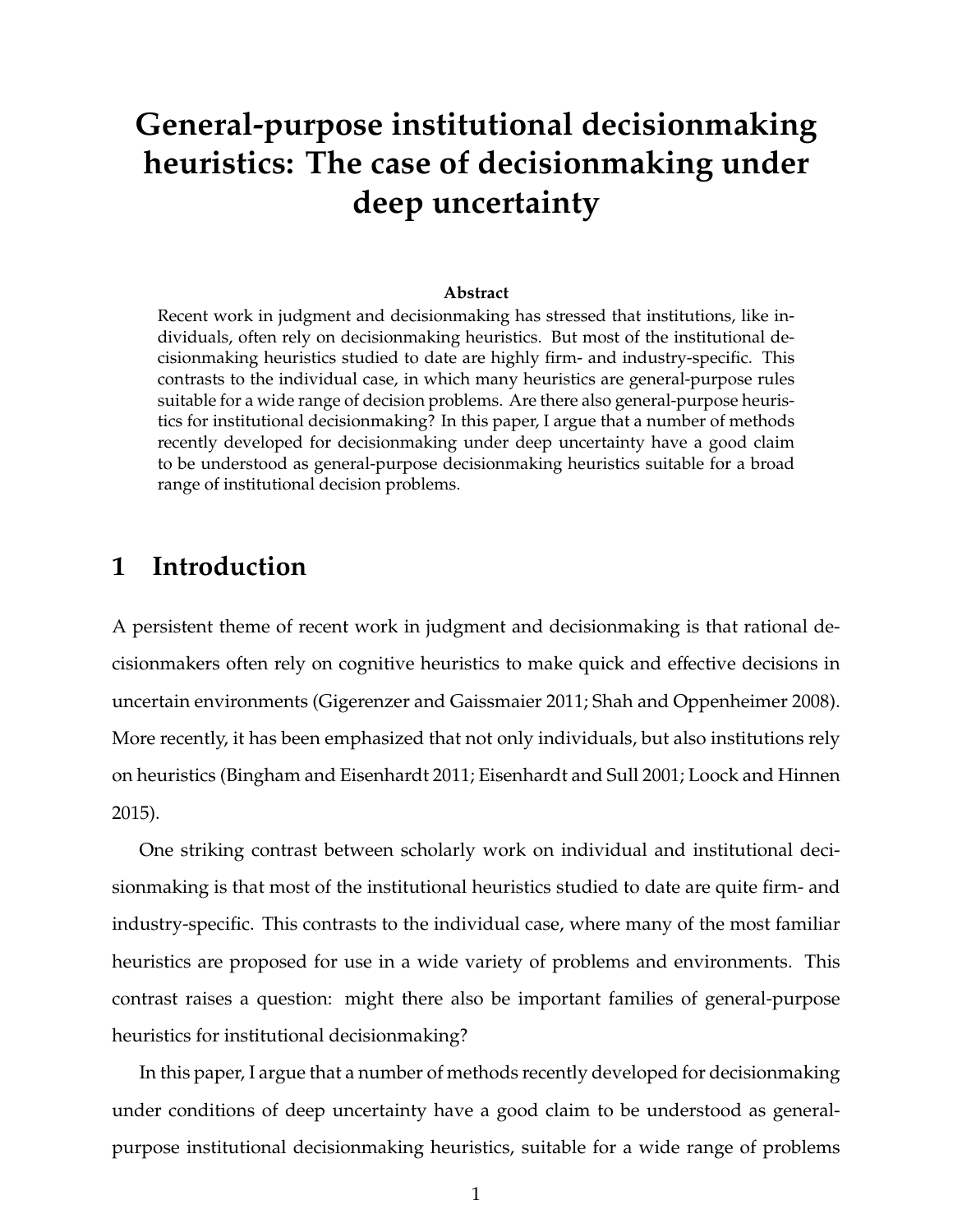involving institutional decisionmaking under conditions of especially deep uncertainty.<sup>1</sup> Here is the plan.

Section 2 summarizes what is known about individual and institutional heuristic decisionmaking, then argues for the need to identify general-purpose heuristics for institutional decisionmaking. Section 3 argues that we cannot solve this problem by importing familiar individual decisionmaking heuristics for institutional use. Section 4 introduces a class of decision procedures for institutional decisionmaking under conditions of 'deep' uncertainty (DMDU), and proposes that these methods be viewed as institutional decisionmaking heuristics.

I defend this heuristic interpretation in three parts. Section 5 argues that most DMDU methods bear four marks of heuristicality: characteristic features of heuristic decision procedures. Section 6 argues that DMDU methods have features that make them welladapted to serve as general-purpose decision heuristics for institutional decisionmaking under deep uncertainty. Section 7 argues that a heuristic interpretation of DMDU methods can shed illuminating light on two objections to DMDU methods. Section 8 concludes.

## **2 Heuristic rationality for individuals and institutions**

In this section, I survey the leading paradigms for heuristic cognition in individual and institutional decisionmaking. This survey will reveal a suggestive gap in the types of institutional decisionmaking heuristics proposed to date, which the rest of this paper aims to fill.

### **2.1 Heuristics for individuals: The adaptive toolbox**

Perhaps the best-known approach to heuristic cognition is the adaptive toolbox approach of Gerd Gigerenzer and colleagues (Gigerenzer and Selten 2001). This approach holds

<sup>&</sup>lt;sup>1</sup>For recent philosophical work on decisionmaking under deep uncertainty, see Helgeson (2020); Helgeson et al. (2018, 2021); Mogensen and Thorstad (forthcoming); Ongaro (2021) and Sprenger (2012).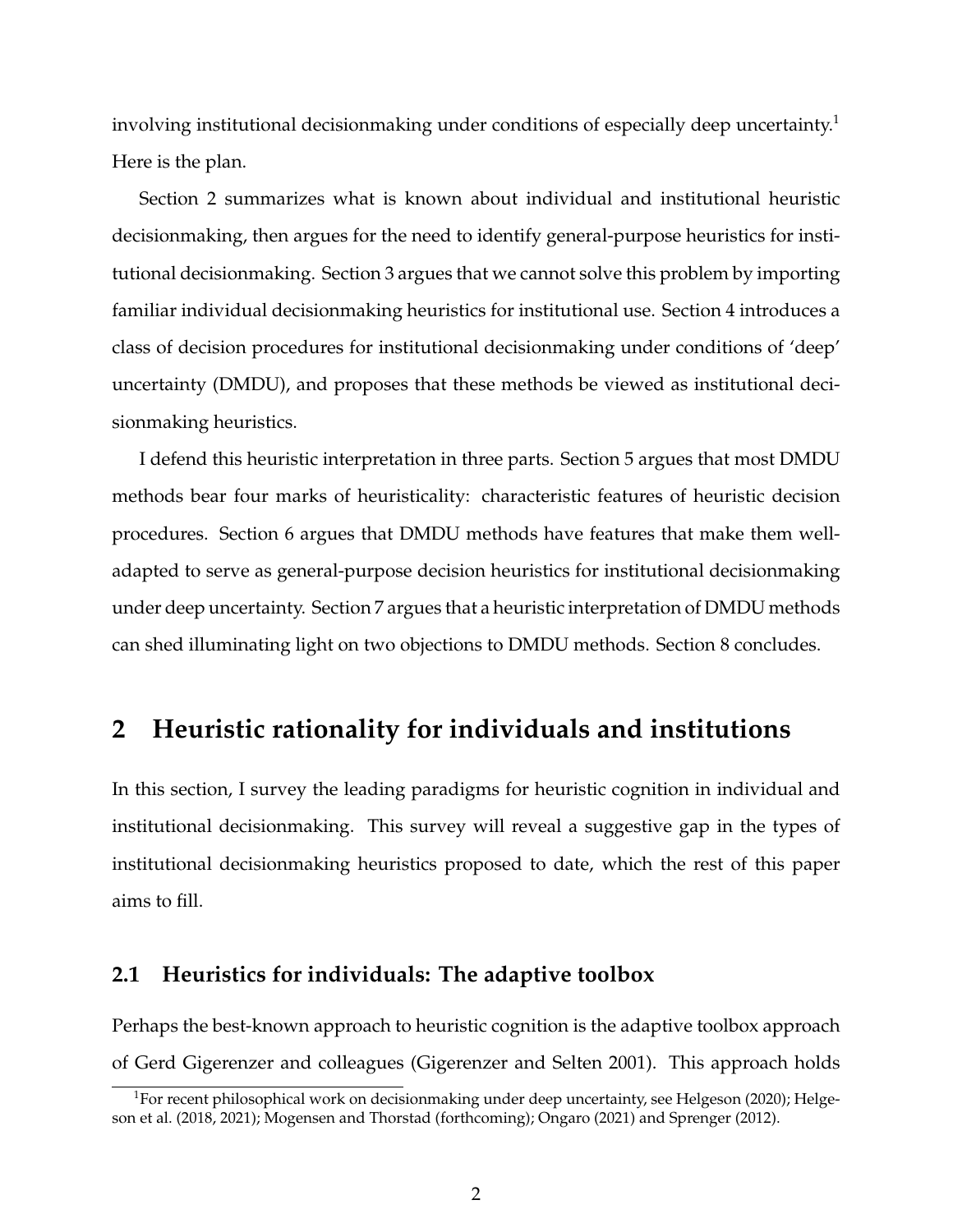that human decisionmakers have access to an *adaptive toolbox* of fast-and-frugal heuristic strategies for decisionmaking. To say that toolbox heuristics are fast-and-frugal is to say that they are often quick to execute and place modest demands on cognitive resources such as memory, attention and computational bandwidth. To say that fast-and-frugal heuristics constitute an adaptive toolbox is to say that these heuristics are often well-adapted to the problems facing human decisionmakers, and to emphasize that part of the reason why toolbox heuristics are well-adapted for human use is that the heuristics as well as our tendencies to apply them have been shaped through a long process of human evolution, and not merely by the limited experience of individual decisionmakers.

A notable example of an adaptive toolbox heuristic is decisionmaking by satisficing (Selten 1998; Simon 1955). Satisficing decisionmakers fix an aspiration level in one or more goods. For example, a satisficing grocery shopper might aspire to purchase an apple that is ripe, unblemished, medium-sized, and costs under three dollars per pound. Satisficers then examine options one at a time, in this case by looking at apples in the grocery store. A satisficer evaluates each option against her aspiration level. If an option meets all of her aspirations, she halts decisionmaking by taking that option, in this case by buying the given apple. Otherwise deliberation continues until a satisfactory option is found.<sup>2</sup>

The rationality of heuristic decisionmaking is typically defended on three grounds. First, there is often an *accuracy-e*ff*ort tradeo*ff between the quality of decisions and the cognitive effort of making them. Heuristics frequently strike a good balance on the accuracy-effort tradeoff, returning high-quality decisions at low cognitive cost. Second, humans have limited cognitive abilities, as a result of which we are not always capable of applying complex non-heuristic strategies at any cost. And finally, in some situations *less is more*: heuristic strategies outperform nonheuristic strategies, even ignoring the costs of cognition (Geman et al. 1992; Gigerenzer and Brighton 2009). Roughly put, this happens because heuristic strategies are less prone to overfitting.<sup>3</sup>

<sup>2</sup>More sophisticated forms of satisficing incorporated needed bells-and-whistles, for example procedures of aspiration adaptation during decisionmaking (Selten 1998).

 $3$ More precisely: heuristics sometimes strike the best balance between model bias and model variance, which together drive predictive accuracy.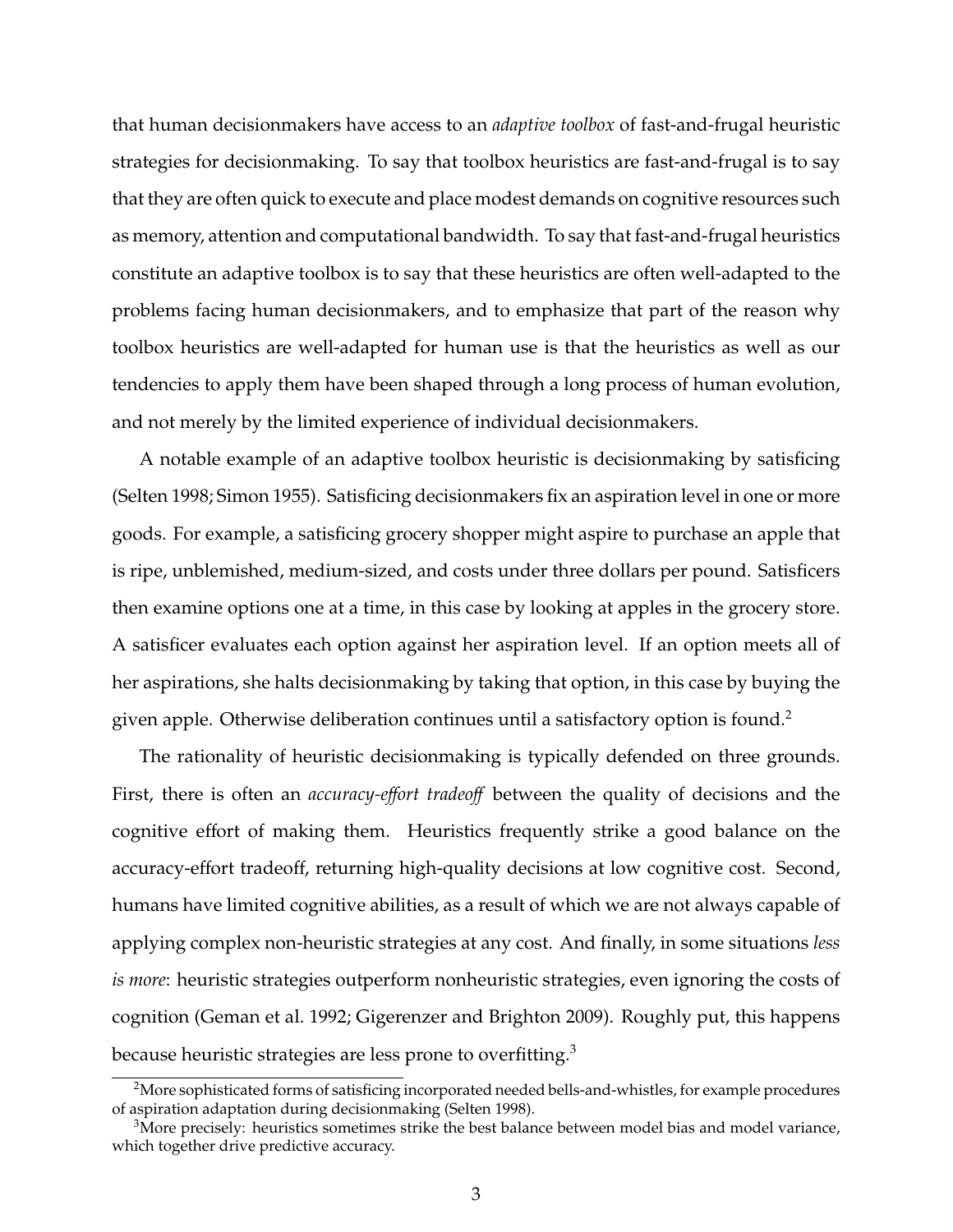There is nothing in the adaptive toolbox approach that rules out the application of toolbox heuristics to institutional decisionmaking. Indeed, it has been stressed that sometimes toolbox heuristics are appropriate for institutional use.<sup>4</sup> However, we will see in Section 3 that some differences between individual and institutional decisionmakers may serve to make adaptive toolbox heuristics less appropriate in many institutional decisionmaking contexts. As a result, most research on institutional decisionmaking heuristics has focused on identifying new strategies beyond the adaptive toolbox.

### **2.2 Institutional heuristics: The simple rules approach**

Research on institutional heuristics has been dominated by the *simple rules* approach of Kathleen Eisenhardt and colleagues (Bingham and Eisenhardt 2011; Eisenhardt and Sull 2001). The simple rules approach stresses the need for institutions in 'high-velocity' business environments to make good decisions on a rapid timescale. It is held that organizations learn to balance flexibility and efficiency in decisionmaking by developing firm-specific portfolios of simple rules for decisionmaking. These rules come in several types (Eisenhardt and Sull 2001).

*How-to rules* say how a process is to be carried out. For example, Akamai Technologies requires customer service staff to answer all questions on the first call or email. *Boundary rules* say which opportunities may be pursued. For example, Cisco's '75% rule' requires acquired companies to have no more than 75 employees, at least 75% of whom are engineers. *Timing rules* specify the timelines on which activities must be carried out. For example, Nortel requires product development time to be under 18 months. And *exit rules* say when projects are to be halted. For example, Oticon required projects to be cancelled whenever a key team member decides to switch from that project to another.

Recent work has stressed a striking difference between the adaptive toolbox approach and the simple rules approach (Bingham and Eisenhardt 2014; Loock and Hinnen 2015).

<sup>4</sup>For example, the '1/*N* rule' of allocating assets equally between *N* asset classes (Benartzi and Thaler 2001) is sometimes compared favorably to more complex strategies used by institutional investors (DeMiguel et al. 2009).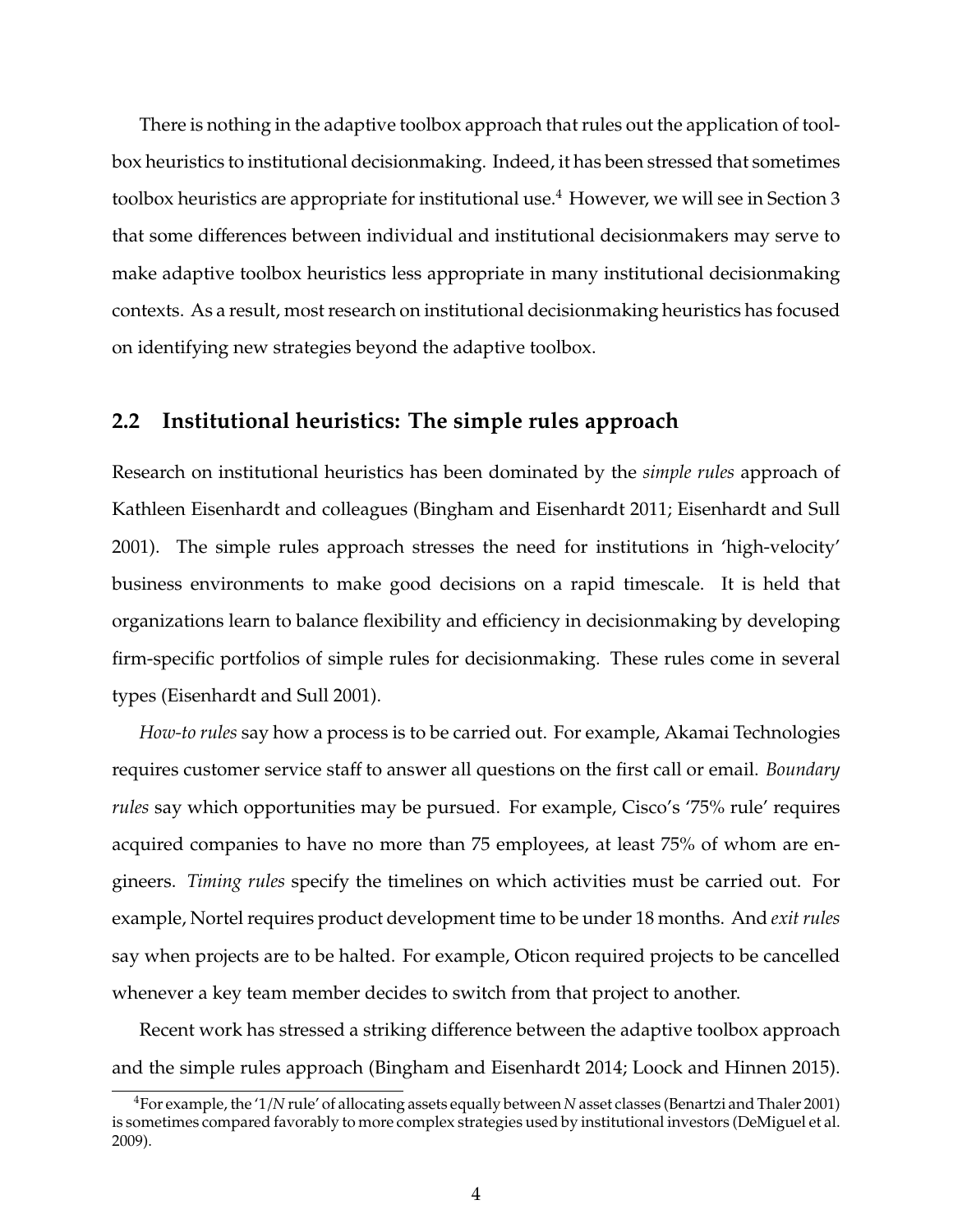Whereas many toolbox heuristics such as satisficing are general-purpose strategies suitable for a large number of decision problems, simple rules heuristics are often quite firmand industry-specific in at least two ways.

First, simple rules heuristics are specific in their *domain of applicability*, the problems to which they can be coherently applied at all. For example, Cisco's 75% rule governs only the decision of which companies to acquire, and Akami's rule of answering questions on the first call or email governs only a specific type of customer service interaction. These rules could not be coherently applied outside the context of acquisitions or customer service interactions.

Second, simple rules heuristics have a highly restricted *domain of rationality*: the subset of the domain of applicability in which it would be rational to use a given heuristic. For example, Cisco's 75% rule could be applied by any number of firms, but it would probably not be a good way for most firms to expand. A restaurant chain might balk at hiring so many engineers, and a company with very high market share might acquire larger firms in order to reduce competition.

To be sure, some adaptive toolbox heuristics are highly specific affairs. For example, the gaze heuristic for catching a fly ball instructs outfielders to run until the ball appears to be moving towards them in a straight line (McLeod and Dienes 1996). But many toolbox heuristics are general decisionmaking processes such as satisficing, held to be both applicable to and rational in a number of diverse decisionmaking contexts. For example, satisficing has been favorably discussed as a strategy for foraging (Simon 1956; Ward 1992), learning new capabilities (Winter 2000), and conducting academic research (Prabha et al. 2007).

Now it is often held that the rationality of heuristics is *ecological*, or environmentrelative (Todd and Gigerenzer 2012). Because each heuristic performs well in some environments and badly in others, there can be no question of defending a single heuristic for use in all environments. Nevertheless, it would be surprising if there did not exist institutional decisionmaking heuristics with much wider domains of rationality and ap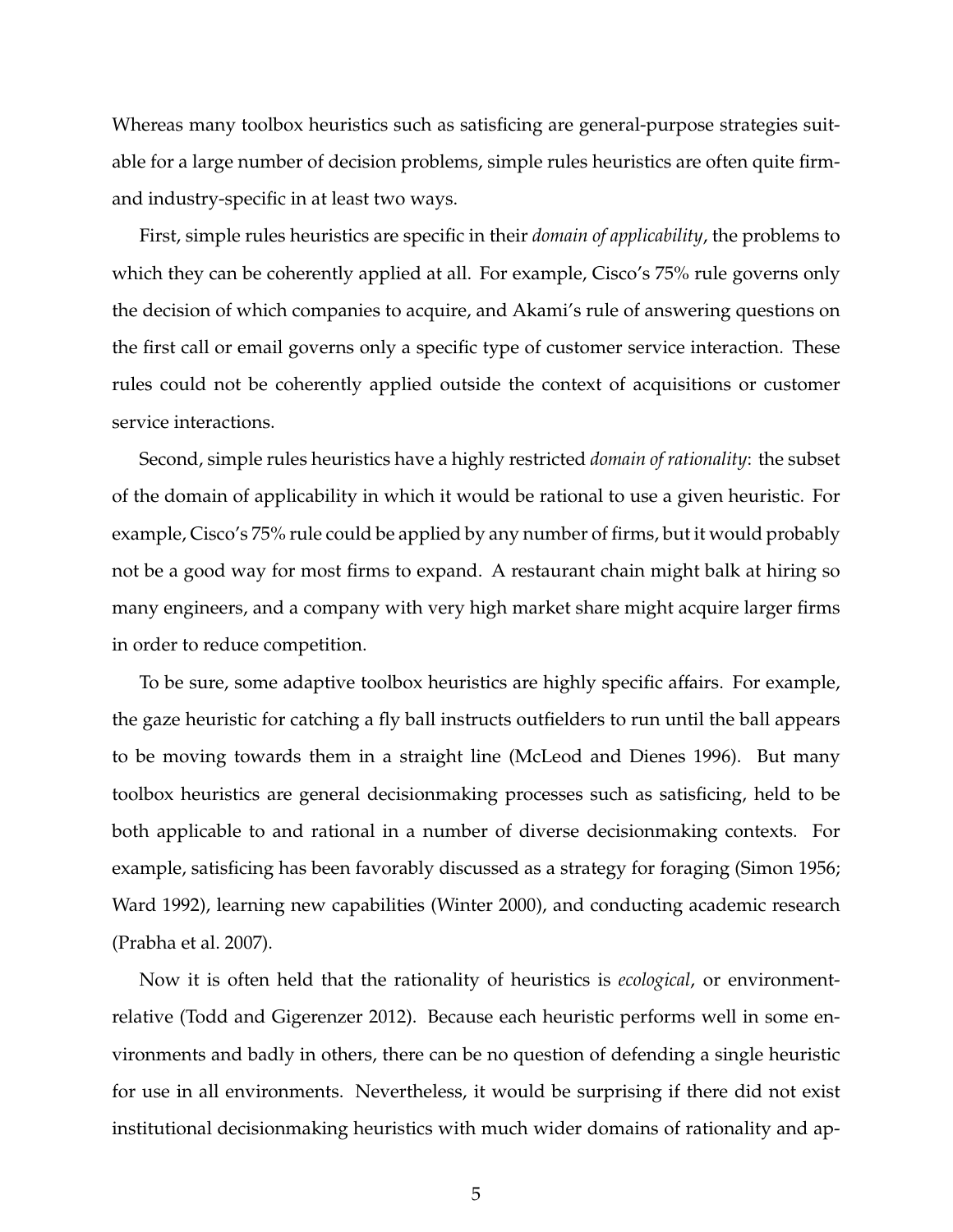plicability, more comparable to toolbox heuristics such as satisficing rather than to simple rules heuristics such as Cisco's 75% rule. While we will see in the next section that there are some relevant differences between individual and institutional decisionmakers, I know of no differences that could ground a large gap in specificity between rational individual and institutional heuristics.

This discussion suggests that we should expect to find interesting classes of generalpurpose heuristics for institutional decisionmaking. My project in the rest of this paper is to exhibit one category of decisionmaking processes which have a good claim to be classified as general-purpose institutional decisionmaking heuristics, and which would often be rational for institutions to use.

# **3 Institutional decisionmaking heuristics: Beyond the adaptive toolbox**

A natural place to look for general-purpose institutional decisionmaking heuristics would be within the adaptive toolbox. Because these heuristics are often rational for individual decisionmaking, it would be surprising if they were never suited to institutional decisionmaking, particularly for small institutional decisionmakers solving problems similar to those facing individuals. Indeed, it has been stressed precisely on these grounds that institutions sometimes do and should use heuristics from the adaptive toolbox (Gigerenzer and Gaissmaier 2011).

At the same time, adaptive toolbox heuristics have been proposed for institutional use with much less frequency, and in a narrower range of contexts than they have been proposed for individual use. We can make sense of this gap by developing a point stressed by critics of institutional decisionmaking heuristics (Vuori and Vuori 2014): institutions differ from individuals both in their *agential features*, the types of agents that they are, as well as in their *problem environments*, which determine the problems they are likely to encounter. These differences between individual and institutional decisionmakers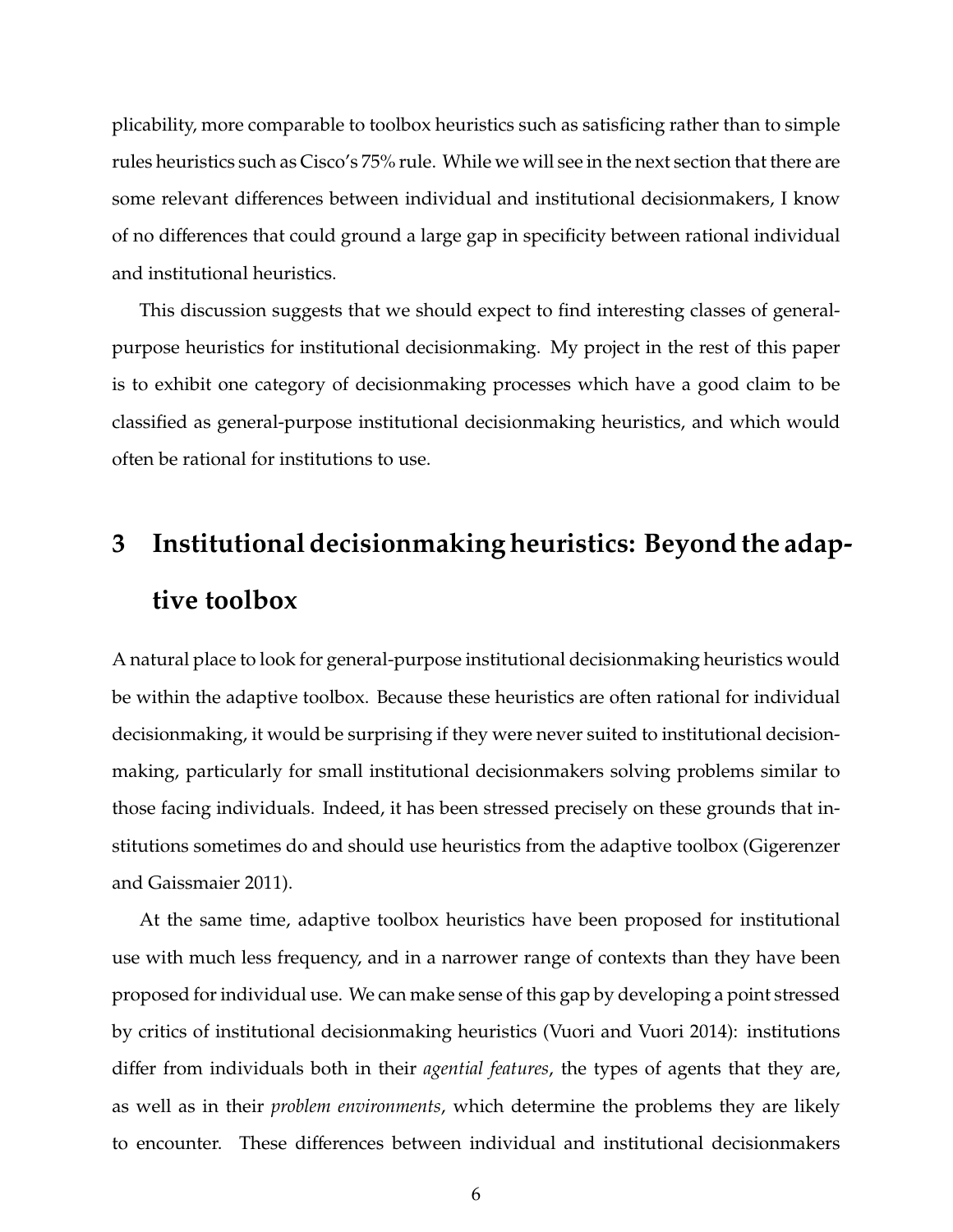suggest that we should often expect different heuristics to be appropriate for individual and institutional decisionmakers.

Here is it impossible to state exceptionless generalizations about the differences between individual and institutional decisionmakers. It is precisely this impossibility which ensures that adaptive toolbox heuristics are sometimes well-suited to institutional decisionmaking or ill-suited to individual decisionmaking. Nevertheless, we can state three agential features and two features of problem environments along which individuals and institutions differ, and which collectively cast doubt on the extent to which institutional decisionmakers should use adaptive toolbox heuristics.

#### **3.1 Agential features**

One difference between institutional and individual decisionmakers lies in their cognitive abilities. We saw in Section 2 that one of the standard justifications for adaptive toolbox heuristics is that individual decisionmakers sometimes lack the cognitive ability to apply more complex decision procedures. However, institutional decisionmakers often have higher cognitive abilities which give them access to a wider range of strategies.

For example, institutional decisionmakers are often more cognitively sophisticated than individual decisionmakers. While even intelligent individuals often struggle to apply Bayesian inference strategies (Casscells et al. 1978), many institutional decisionmakers can deploy teams of experts to develop precise Bayesian models. Institutions also have greater access to relevant noncognitive resources. This means that even if heuristic decisionmaking is well-adapted to situations of high uncertainty, institutional decisionmakers can often reduce their uncertainty to the point where heuristic decisionmaking becomes less appropriate, for example by engaging in costly processes of evidence-gathering or hiring consultants.

A second difference between individual and institutional decisionmakers concerns the way in which decisionmaking strategies are acquired. We saw in Section 2 that one reason for the success of adaptive toolbox heuristics is that both the heuristics and our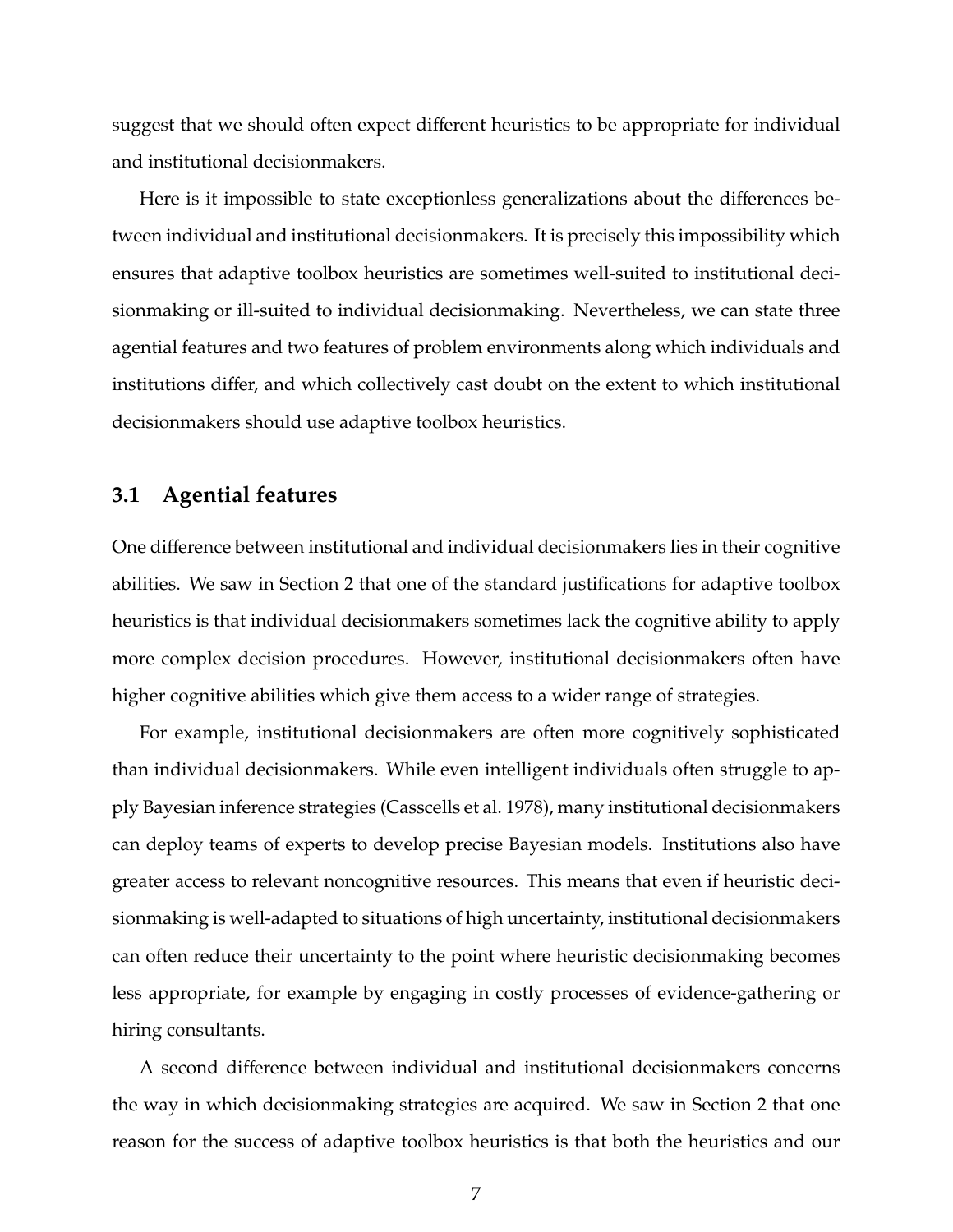processes of heuristic strategy selection are shaped not only by explicit learning, but also by long processes of biological evolution. This means that individuals' heuristic cognition is informed not only by their own limited experience, but also by millions of years of past experience. By contrast, institutional decisionmaking strategies are never evolved but only learned (Bingham and Haleblian 2012). This means that we have no direct evolutionary grounds on which to expect institutional heuristics to be rational, or to expect adaptive toolbox heuristics to be appropriate for institutional decisionmakers. And in fact, critics of adaptive toolbox heuristics have often stressed that adaptive toolbox heuristics may perform badly outside the contexts to which they were evolutionarily adapted (Boudry et al. 2015; Li et al. 2017).

Finally, institutions and individuals differ in the types of decision processes they engage in. Institutions, unlike solitary individuals, often make decisions through collective deliberation. Collective deliberation processes differ from individual decision processes in many ways. For example, while individual decisionmakers may come to a problem with definite preferences and opinions, collective decisionmakers must aggregate preferences and opinions across a group of heterogenous agents in order to arrive at a collective decision (List and Puppe 2009; List and Pettit 2011). In collective decisionmaking, it is often impossible or unduly time-consuming to arrive at highly structured forms of attitudes that may be relatively easy for individual decisionmakers to achieve. For example, decisionmaking by satisficing demands only a modestly structured attitude from individual decisionmakers: an aspiration level specifying the option characteristics that individuals are prepared to accept as satisfactory. It may be relatively easy for individuals to settle on an aspiration level, but quite difficult for the diverse participants in collective decisionmaking to agree on the precise quantities of goods that would be satisfactory, or even on the types of goods that should be reflected in their aspirations.

Summing up, institutional decisionmakers differ from individual decisionmakers in at least three agential features. Institutional decisionmakers tend to have higher cognitive abilities; do not evolve cognitive strategies; and often engage in collective rather than indi-

8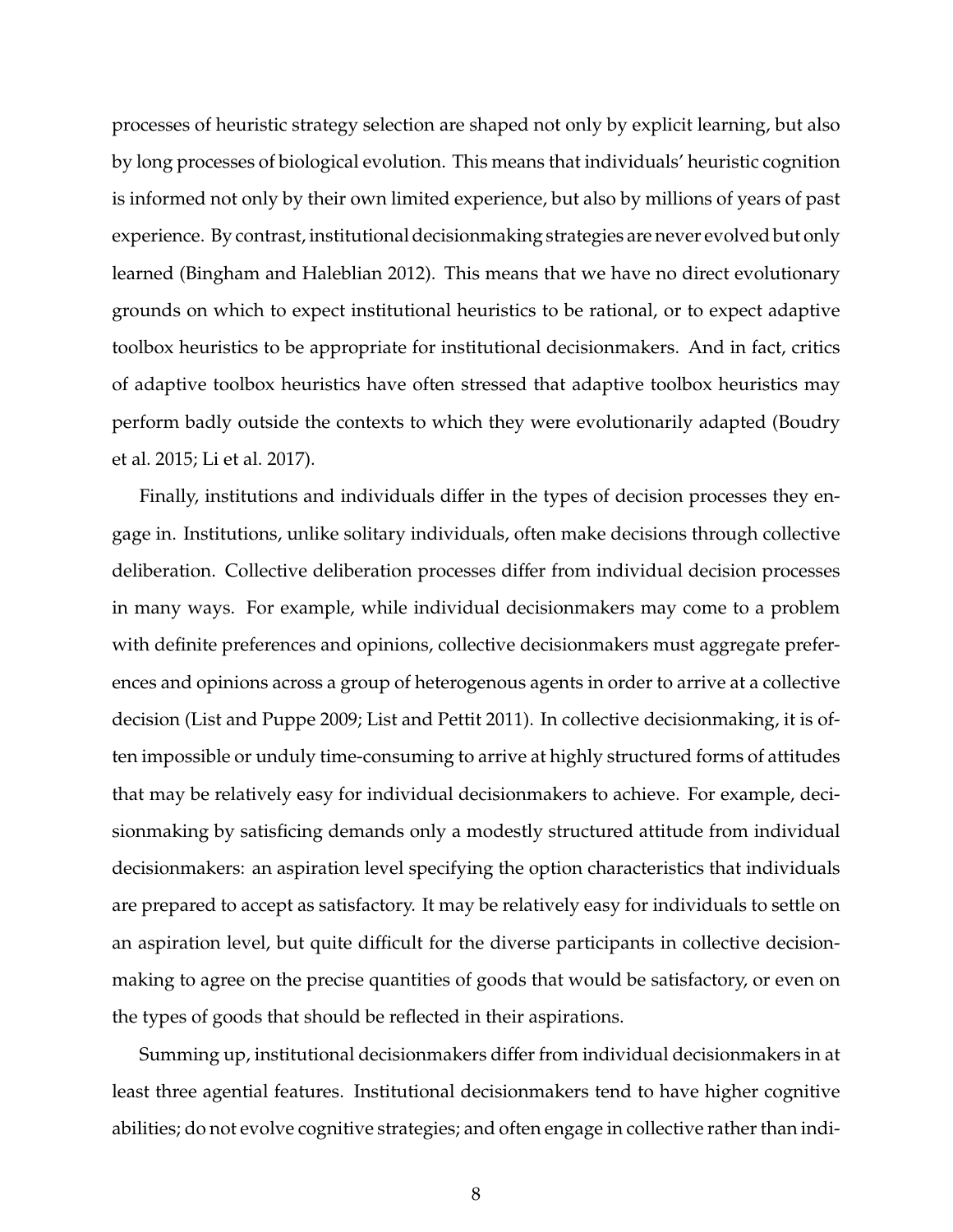vidual decision processes. In the rest of this section, I summarize two relevant differences between the problem environments confronting individual and collective decisionmakers.

#### **3.2 Problem environments**

It is often held that heuristic decisionmaking is more appropriate when the stakes of decisionmaking are low (Kahneman 2011; Martignon and Laskey 1999).<sup>5</sup> When stakes are low, it can make sense to prefer a high-quality decision made at low cognitive cost to a slightly-better decision made a high cognitive cost. For example, we might prefer to buy apples at the grocery store by satisficing since it is better to buy a satisfactory apple in a few seconds than to buy the best apple in the store in a few hours. However, institutional decisionmakers often face higher-stakes cognitive problems. In these problems, it may no longer be appropriate to apply adaptive toolbox heuristics. It is not obviously better to buy a satisfactory apple orchard in a few seconds than to buy the best orchard in a few hours.

A second way in which institutional decisionmakers differ from individual decisionmakers is in their need to make explainable decisions. An individual shopper may not have to justify her apple purchase to anyone but herself. However, an institutional apple purchase will have to be justified both to internal decisionmakers as well as to external stakeholders, such as shareholders and affected community members.

Here it is important to distinguish between two senses of explainability. On the one hand, we may be interested in the explainability of a decision process itself: how was the decision made? It has been rightly stressed that adaptive toolbox heuristics are highly explainable in this sense (Marewski and Gigerenzer 2012). For example, it is much easier to explain how satisficing works than to explain a complicated Bayesian model. On the other hand, we may be interested in explaining the correctness of a decision: why was the decision that was made a good decision? It often requires a number of scientific

<sup>5</sup>This is not to deny that heuristic decisionmaking can also be appropriate in some high-stakes contexts. That is the lesson of less-is-more effects.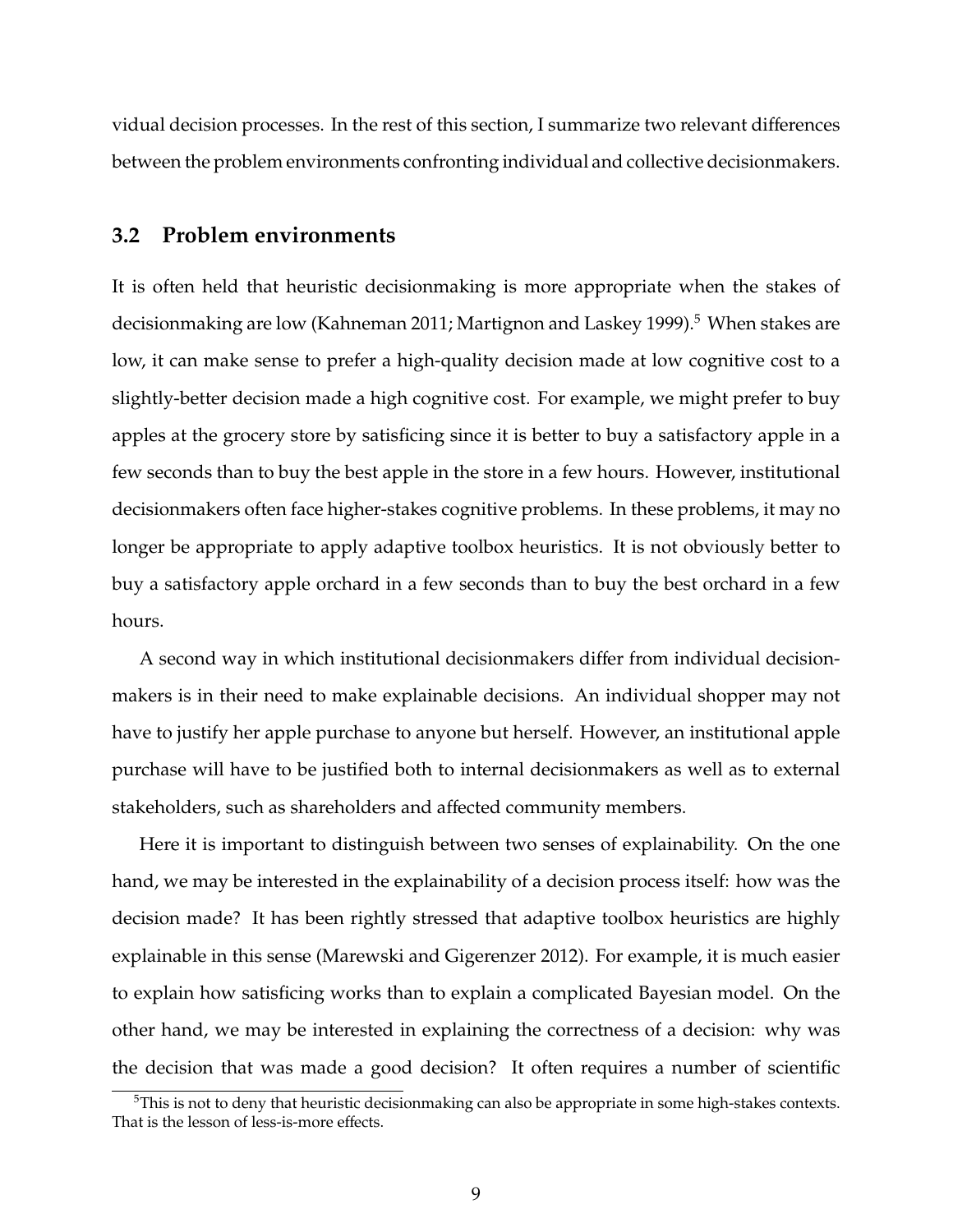|                          |                                                                  | Individuals                                                            | Institutions     |
|--------------------------|------------------------------------------------------------------|------------------------------------------------------------------------|------------------|
| <b>Agential features</b> | Cognitive abilities<br>Deliberation type<br>Strategy acquisition | Low<br>Primarily individual Primarily collective<br>Learning/evolution | High<br>Learning |
| Problem environment      | <b>Stakes</b><br>Need for explanation Low                        | Low                                                                    | High<br>High     |

Table 1: Differences between individual and institutional decisionmaking

research papers to explain when and why a particular decisionmaking heuristic is a good one, and for this reason it is often taken as an advantage of heuristic decisionmaking that heuristics can be learned and applied by agents who are unable to explain the correctness of heuristic decisions. The upshot of this discussion is that when it is important to explain the correctness of decisions, adaptive toolbox heuristics may not meet explainability demands.

In this section, we have met five dimensions along which individual and institutional decisionmaking differ, summarized in Table 1. Together, these differences suggest that adaptive toolbox heuristics may often be inappropriate to institutional decisionmaking. But, as we have seen, there is every reason to suspect that there will be a range of general-purpose heuristics which are often appropriate to institutional decisionmaking. If the adaptive toolbox does not exhaust these heuristics, then we should look for new heuristics which are better-adapted to the agential features and problem environments of institutional decisionmakers.

Where could we find such heuristics? A natural strategy is to identify a class of decision problems that are especially well-suited to heuristic decisionmaking, then consider existing strategies for institutional decisionmaking in these problems and check whether any of these strategies are naturally classified as heuristics. In the next section, I present a decision context of this type, decisionmaking under deep uncertainty, and introduce some decision procedures that have recently been developed for institutional decisionmaking under deep uncertainty. In Sections 5-7, I argue that many of these procedures should be understood as general-purpose heuristics for confronting a wide range of institutional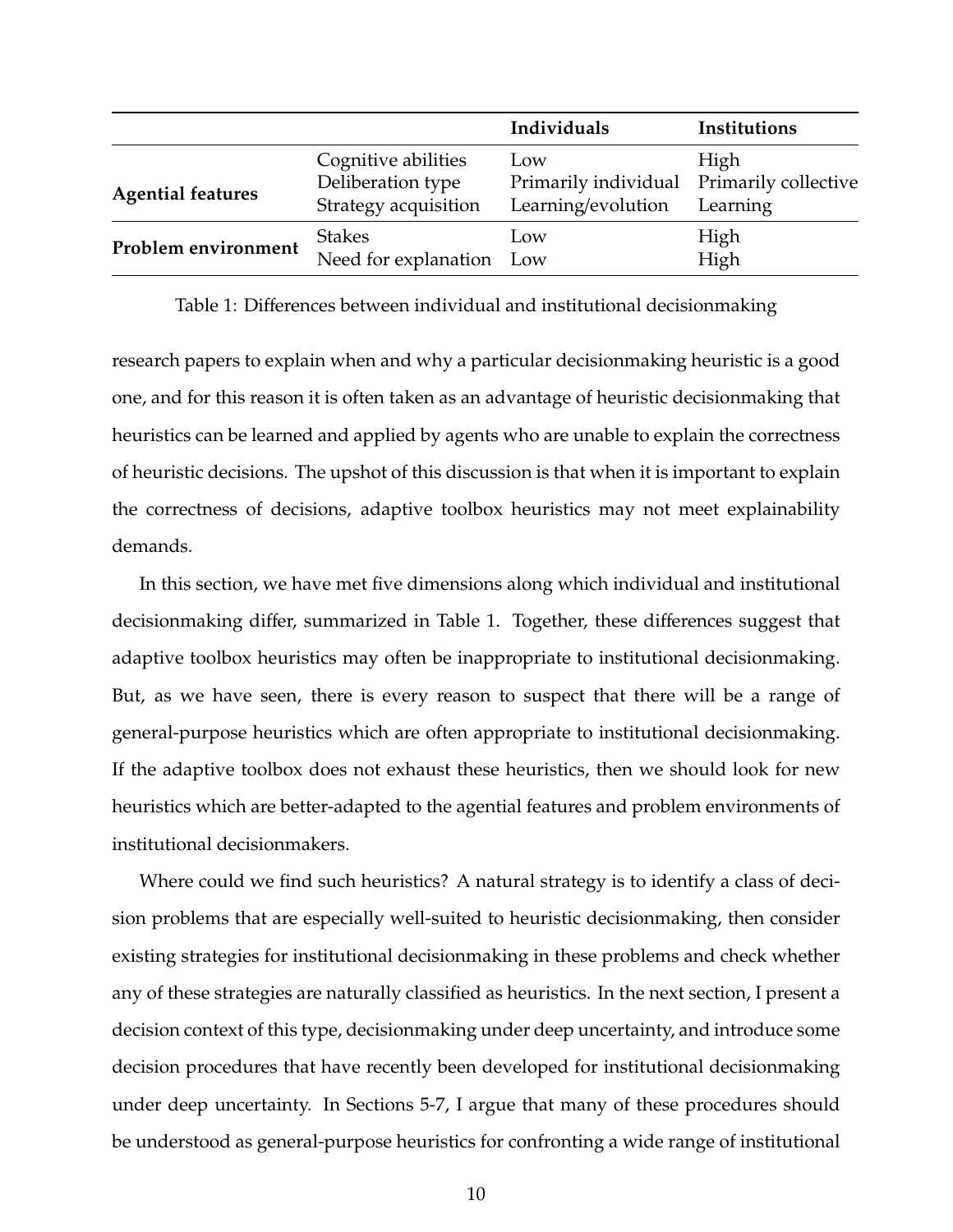decisionmaking problems under deep uncertainty.

## **4 Decisionmaking under deep uncertainty**

The past several decades have seen a surge of scholarly interest in decisionmaking under conditions of deep uncertainty (Helgeson 2020; Marchau et al. 2019a; Mogensen and Thorstad forthcoming). The term 'deep uncertainty' is used to describe decision problems with especially high uncertainty about fundamental decision-theoretic parameters such as the probabilities of world-states, the outcomes of options, or the values of those outcomes.<sup>6</sup> An example will illustrate the depth and difficulty of these problems

The Thames Estuary 2100 project set out to reinforce the estuary wall around the river Thames as it flows through central London. The goal was to make improvements that would last for the next century. The task is of critical importance to the city of London. Building the wall too low in the face of rising global sea levels would leave historic areas of central London vulnerable to flooding. Building the wall too high would waste billions of pounds and dampen the city's economy. The problem is made especially difficult by the fact that available general circulation models of the global climate cannot effectively guide local decisionmakers at this timescale: existing models are not currently reliable predictors of local climate phenomena, and there is substantial uncertainty over even global climate changes on long timescales (Frigg et al. 2015; Thompson et al. 2016). The Thames Estuary 2100 project was innovative for its decision to supplement traditional forms of decision-theoretic guidance with ideas from new methods for decisionmaking under deep uncertainty, surveyed below (Ranger et al. 2013).

Traditional decision-theoretic methods have had mixed track records when applied to such problems (Freedman 1981; Goodwin and Wright 2010; Harremoes et al. 2001). Recent work in decisionmaking under deep uncertainty (DMDU) has proposed a variety of novel decisionmaking methods for DMDU. These methods have been primarily designed

 $6$ Despite significant commonalities, there is no generally accepted definition of deep uncertainty. Walker et al. (2003) provide a useful typology which may help to clarify the concept.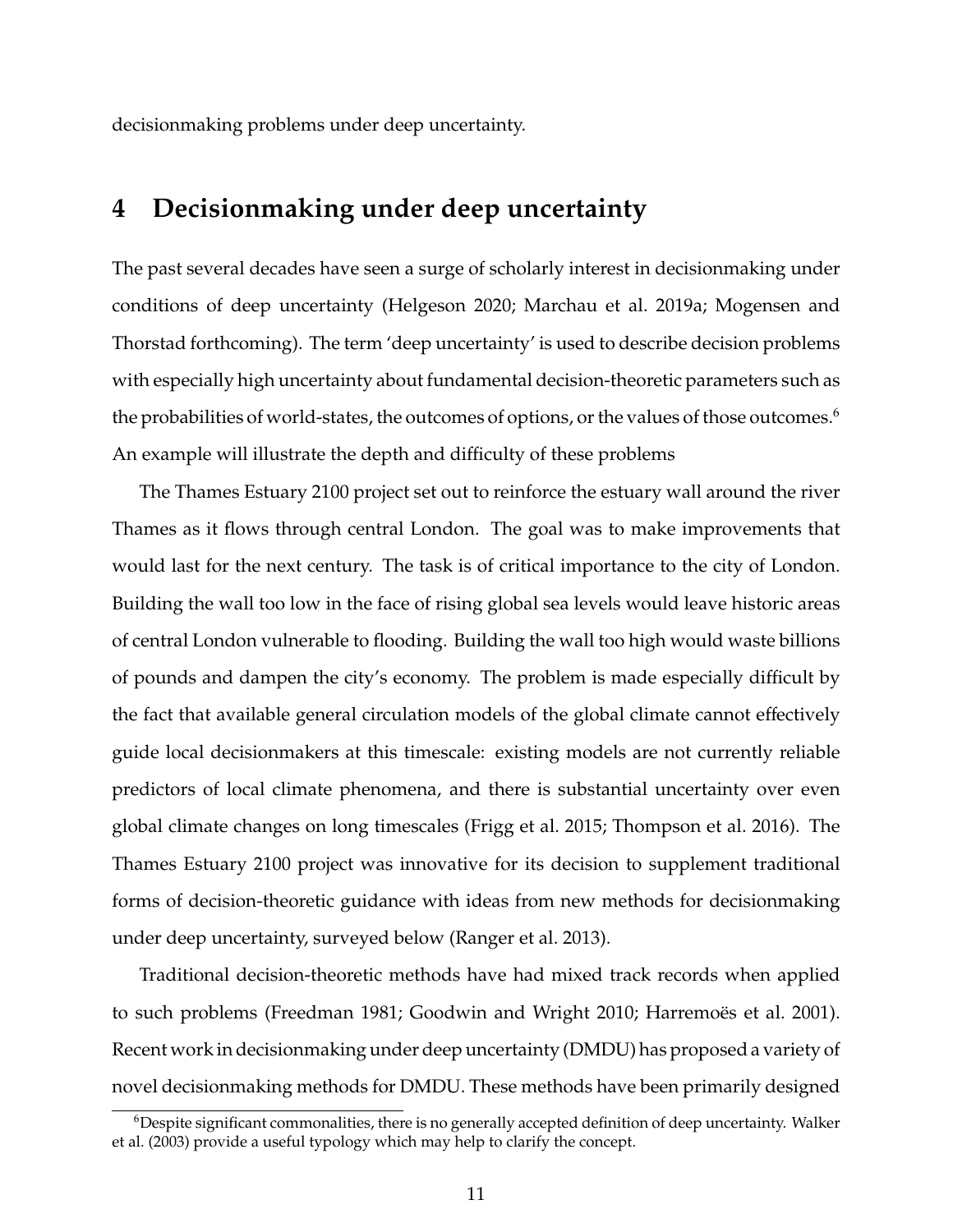and applied with institutional decisionmakers in mind, and we will see in Section 6 that there are a number of reasons why DMDU methods are a good fit for institutional decisionmakers.

One popular method developed by the RAND corporation is *robust decisionmaking* (Lempert 2002; Groves and Lempert 2007).<sup>7</sup> Robust decisionmaking begins with the construction of a *system model* of the target system and a set of *policy alternatives* to be decided between. For example, we might model system features such as water levels and heights of the estuary wall, and let policy alternatives be candidate wall heights. Exploratory computational modeling is used to construct a *landscape of plausible futures* across which policy alternatives will be evaluated, such as scenarios for local and global climate changes. The performance of policy alternatives across this landscape is assessed using one or more decision-theoretic criteria, such as regret-avoidance or minimizing the probability of flooding. The results of this analysis are then used to identify novel policy alternatives which may not yet have been considered, such as novel wall configurations, and to revise the landscape of plausible futures to highlight decision-relevant differences between futures.

A second tradition, *info-gap* decision theory, stresses the difficulty of estimating full probability distributions for deeply uncertain parameters (Ben-Haim 2001).<sup>8</sup> For example, leading climate scientists are often unwilling to commit to full probability distributions over global climate changes, let alone local climate changes (Helgeson et al. 2018). However, they may be willing to commit to something weaker: a best-guess value for parameters such as the water level of the Thames in 2100. Info-gap decision theory applies in situations where decisionmakers are willing to provide best-guess values for one or more parameters, but not to provide full probability distributions. A popular decision rule for info-gap decision theory is the *robust satisficing* rule. Robust satisficing defines a notion of satisfactory performance, such as a utility threshold, and evaluates options by considering

 $7R$ obust decisionmaking has been applied to advise governments on investments in energy (Popper et al. 2009), water (Groves et al. 2015) and other long-term capital investments.

 ${}^{8}$ Info-gap decisionmaking has been applied to model financial risk (Ben-Haim 2005) and to suggest safety parameters for engineering projects (Wu et al. 2015).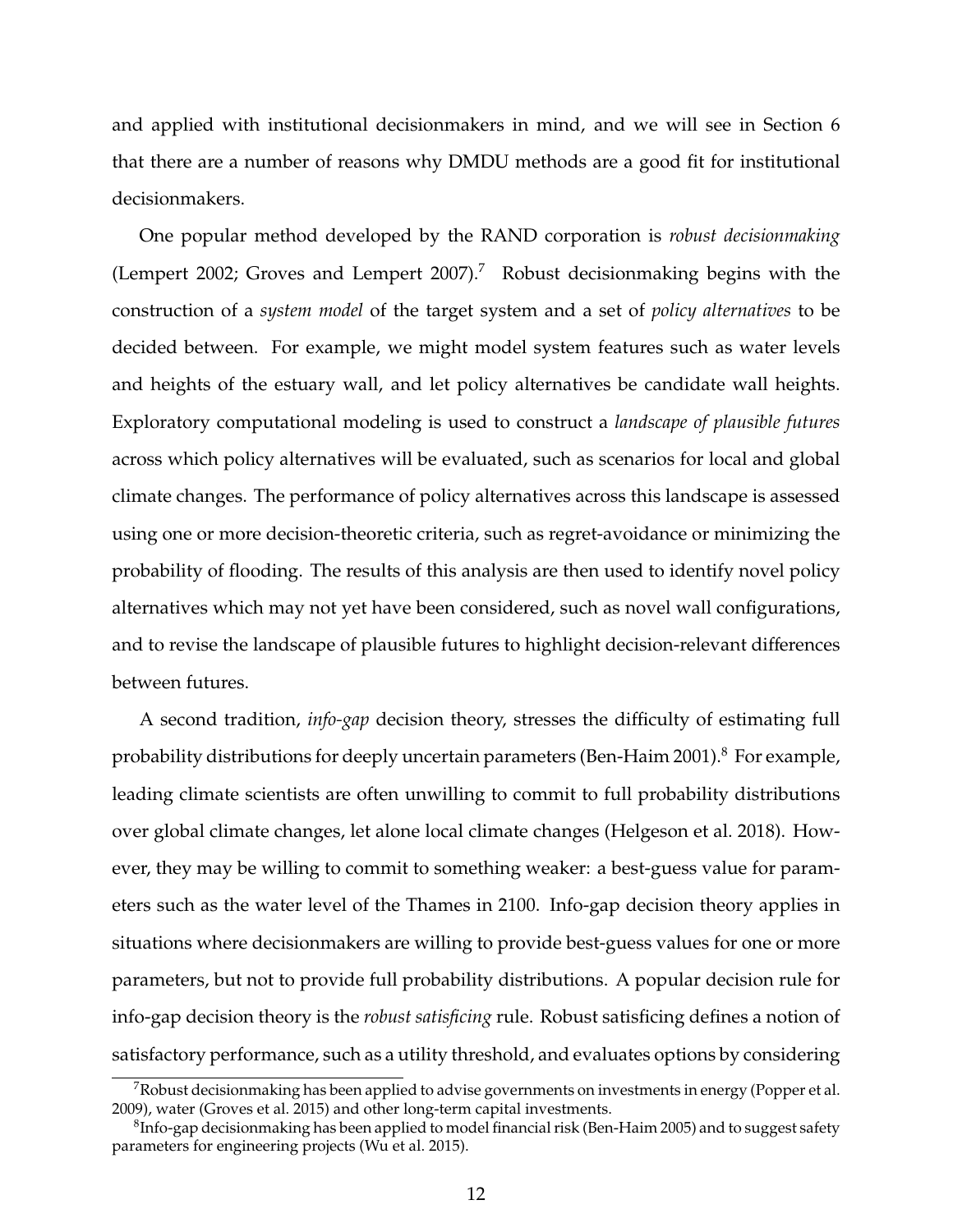the largest extent to which our best-guess parameter estimates could be mistaken while guaranteeing satisfactory performance.

A third tradition, *scenario-based decisionmaking*, considers a small range of discrete future scenarios, typically between two and four (Wack 1985a,b). For example, an oil company might consider the performance of potential drilling projects under high, moderate and low conditions of future political stability in the region. Scenario-based decisionmaking differs from robust decisionmaking in its use of a small number of discrete scenarios, aimed to guide reflection, rather than a wide range of scenarios intended to represent a range of plausible futures.

In coming to grips with DMDU methods, it is important to get clear on what exactly DMDU methods are meant to do. Mogensen and Thorstad (forthcoming) distinguish between two interpretations of DMDU methods. On the one hand, DMDU methods may be criteria of rightness, which "specify the conditions under which a given action counts as right or wrong" (Mogensen and Thorstad forthcoming). Traditional decision-theoretic methods such as expected-utility maximization are often understood as capturing criteria of rightness. On the other hand, DMDU methods may not be criteria of rightness, but rather decision procedures, mental processes used by agents to decide how to act. Decisionmaking heuristics are often understood as decision procedures. Mogensen and Thorstad remain undecided between these two interpretations of DMDU methods.

There are at least two reasons why it is important to determine whether DMDU methods specify criteria of rightness or heuristic decision procedures. First, until we know what DMDU methods are meant to do, we cannot know whether they accomplish that task well or badly. For example, those who accept expected utility maximization as a criterion of rightness may have reason to reject DMDU methods as criteria of rightness, but not yet to reject them as rational decision procedures. Second, my aim in this paper is to treat DMDU methods as a novel class of heuristics for institutional decisionmaking. Making this case commits me to denying that DMDU methods should be treated as novel criteria of rightness for institutional decisionmaking.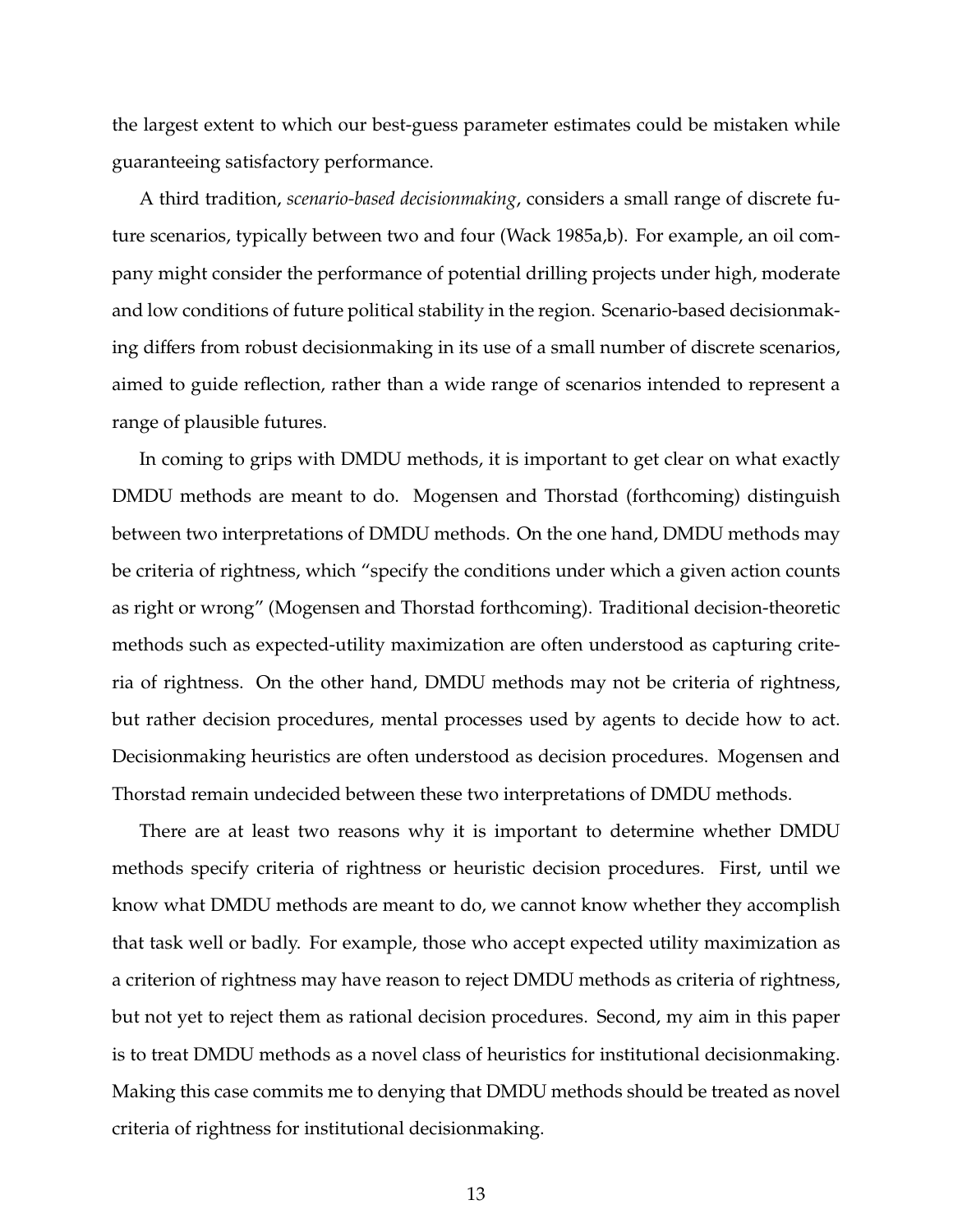In Section 5, I argue that DMDU methods bear four marks of heuristicality, features that are often used to draw a boundary between criteria of correctness and heuristic decision procedures. This warrants treating DMDU methods as decisionmaking heuristics. In Section 6, I argue that typical DMDU methods are well-suited to the specific features of institutional decisionmakers identified in Section 3. This warrants the further claim that DMDU methods are often *rational* heuristics for institutional decisionmaking. In Section 7, I argue that a heuristic interpretation of DMDU methods resolves two common objections to their use. This furthers both the interpretive case for treating DMDU methods as heuristics and the normative case for treating DMDU methods as rational heuristics.

# **5 Decisionmaking under deep uncertainty: The heuristic interpretation**

In this section, I argue that there is a good case to be made for interpreting many DMDU methods as institutional decisionmaking heuristics. How should this case be made?

One approach would be to use a stipulative definition of heuristic cognition, then argue that DMDU methods meet this definition. DMDU methods fare well by this approach: we will see shortly that they have several features which have been taken as definitive of heuristic cognition. Nevertheless, argument by definition has some drawbacks. For one thing, there is no agreed-upon definition of heuristic cognition, so this approach risks lapsing into stipulation. For another, it is hard to state exceptionless claims about heuristic cognition. This means that many proposed definitions of heuristic cognition will admit of exceptions.

A safer approach would be to combine several different *marks of heuristicality*, features generally agreed to be characteristic of heuristic decision processes. In this section, I identify four marks of heuristicality and argue that DMDU methods have all four. By considering four different marks of heuristicality, this approach will reduce the risk of overreliance on a single stipulative definition of heuristic cognition. Likewise, even if we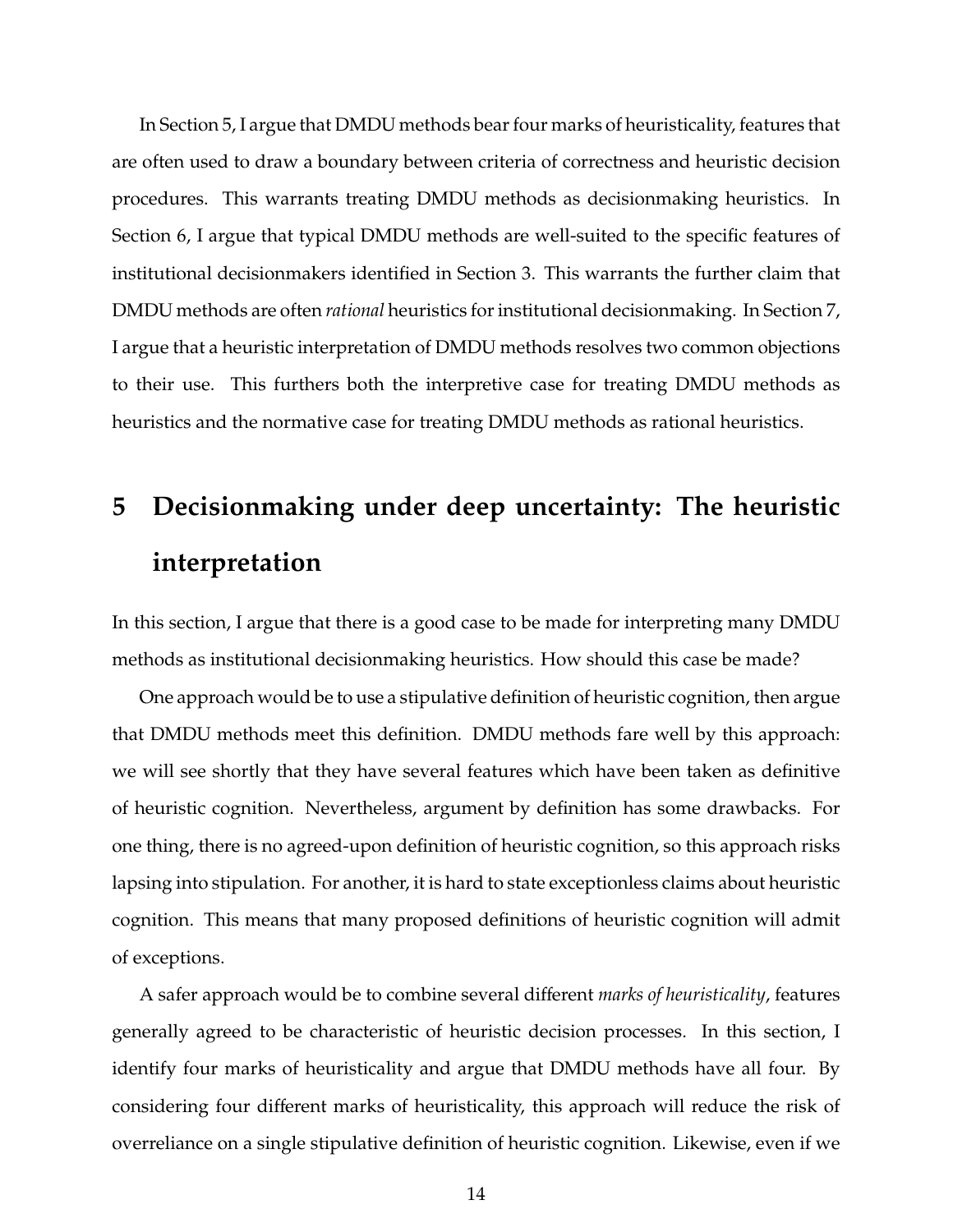admit that each mark is an imperfect indicator of heuristicality, the fact that DMDU methods have four different marks of heuristicality should count as good evidence that they are, in fact, heuristic decision processes rather than criteria of correctness for decisionmaking.

### **5.1 Marks of frugality**

One characteristic feature of heuristic decisionmaking is its frugality. Gigerenzer and colleagues have held that cognition is characterized by a toolbox of fast-and-frugal heuristics (Gigerenzer and Selten 2001b), and many in the heuristics and biases tradition follow Kahneman (2003) in classifying heuristic cognition as a type of fast and low-effort 'system 1' cognition. Typical DMDU methods bear at least two *marks of frugality* characteristic of heuristic cognition.

One mark of frugality is *informational neglect*. To say that a decision procedure neglects information is to say that it makes no use of some information bearing on the values or likelihoods of outcomes that decisionmakers care about. For example, our satisficing apple-buyer entirely ignores features of apples not reflected in her aspiration level, such as their location of origin. A leading review of heuristic decisionmaking goes so far as to suggest that informational neglect is definitional of heuristic cognition, defining heuristics as "strategies that ignore information to make decisions faster, more frugally, and/or more accurately than more complex methods" (Gigerenzer and Gaissmaier 2011, p. 454).

Most DMDU methods neglect a good deal of information. One reason for this is that most DMDU methods involve *bottom-up* decisionmaking, which begins by specifying a particular choice facing decisionmakers and afterwards specifies relevant information such as possible world-states only insofar as this information is helpful for choosing among the options at hand (Marchau et al. 2019a). For example, robust decisionmaking instructs decisionmakers to "select landscapes [of plausible futures] that appear useful to address the policy questions of interest" (Marchau et al. 2019a, p. 65) and scenario-based models are sometimes constructed with the purpose of challenging decisionmakers' mental models of choice situations rather than characterizing a full range of plausible futures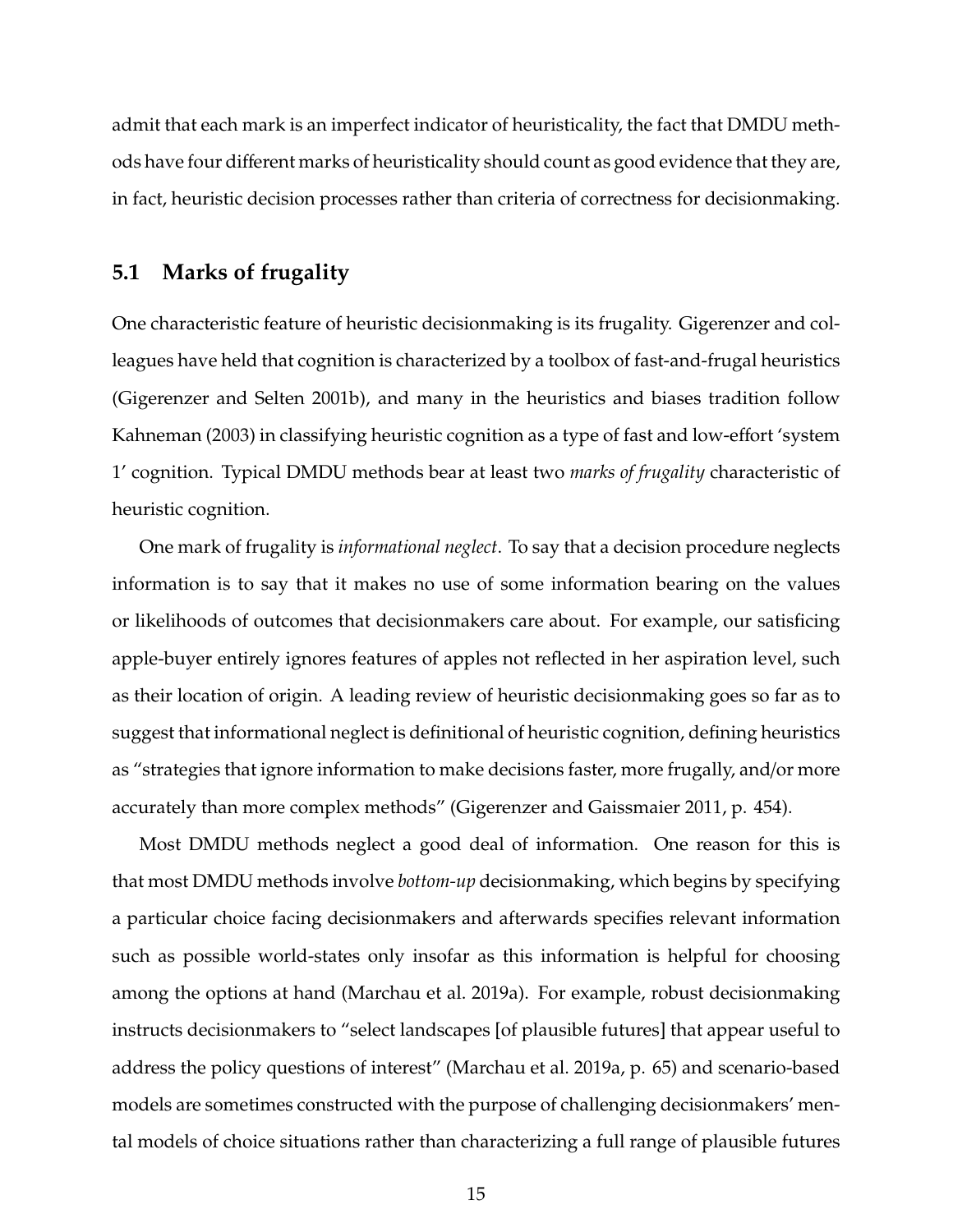(Wack 1985b). Used well, these forms of informational neglect can help decisionmakers to focus on the information most likely to improve decision quality.

A second mark of frugality is *inferential parsimony*. To say that a decision procedure is inferentially parsimonious is to say that it draws only some of the relevant inferences licensed by available information. Inferential parsimony is distinct from informational parsimony. For example, a satisficer whose aspirations were defined over all relevant goods would be deciding in an inferentially parsimonious manner, insofar as she only draws inferences about whether a given option is satisfactory. But she need not be deciding in an informationally parsimonious manner, since options and outcomes would be characterized along all relevant dimensions.

Most DMDU methods show a similar type of inferential parsimony. For example, info-gap decision theory constructs informationally-rich models of decision situations, but uses this information to draw only a few inferences. On a robust satisficing approach, info-gap decisionmakers characterize only the maximum error in their best-guess model which would guarantee satisfactory performance. They do not draw other inferences, for example about the precise degrees to which performance could be unsatisfactory, even though they may well prefer a slightly unsatisfactory result to a highly unsatisfactory result.

Together, informational neglect and inferential parsimony make the case that typical DMDU methods are frugal both in their inputs and in the amount of processing required to execute them. These facts square naturally with a heuristic interpretation of DMDU methods. By contrast, informational neglect and inferential parsimony are not features we expect to find in standards of correctness for decisionmaking. Standards of correctness have no need for frugality because they are not mental processes at all. On all but the most externalist approaches, any information bearing on the quality or likelihood of outcomes is relevant to the correctness of an agent's decisions. An agent who makes no use of some item of information or fails to infer its normative importance does not thereby nullify or change the normative importance of that information. While we can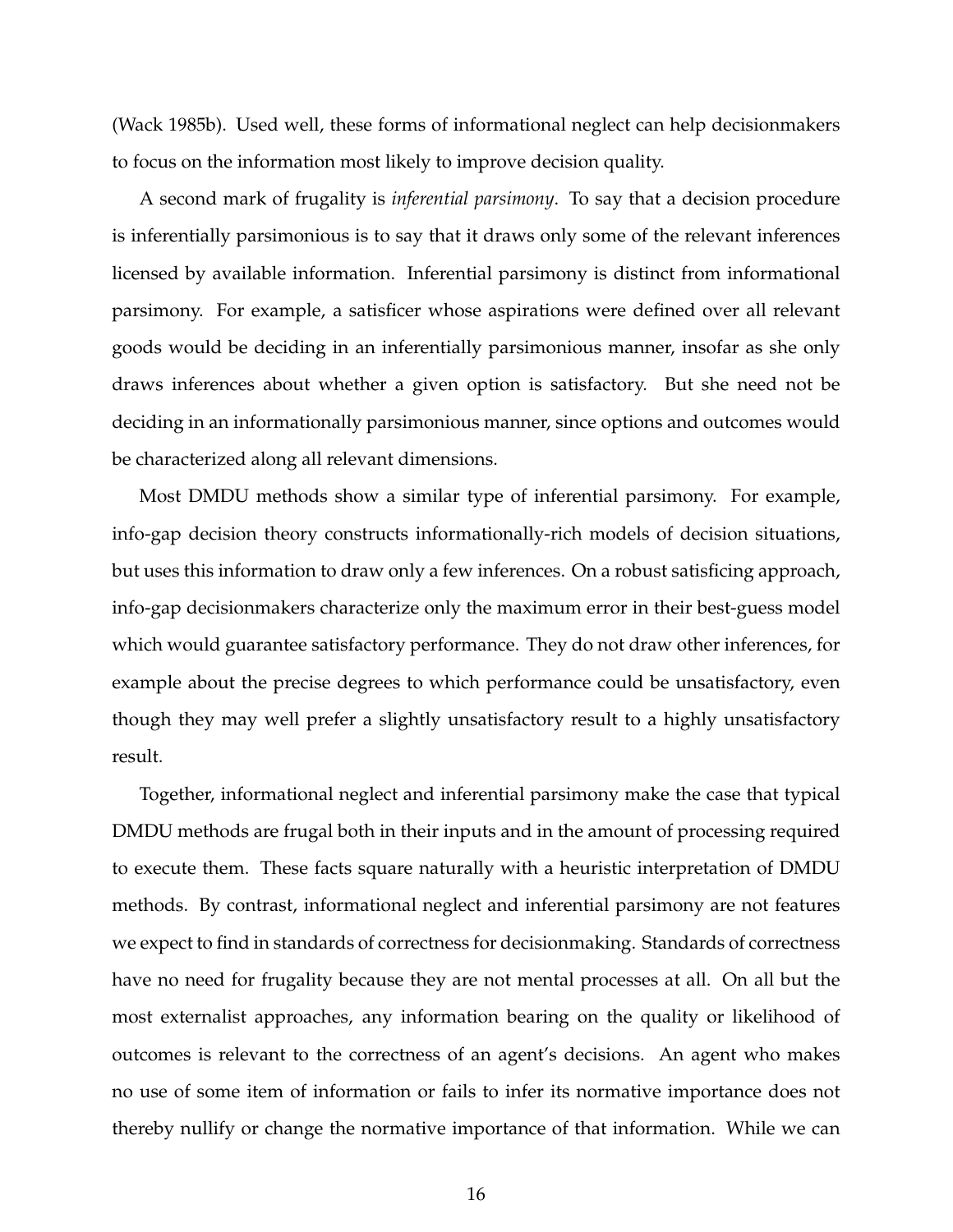readily agree that rational decisionmaking heuristics must often neglect information or fail to draw relevant inferences, this alone gives us no reason to conclude that criteria of correctness for decisionmaking take no account of relevant information or of the inferential consequences that this information entails.

#### **5.2 Marks of thick procedurality**

Herbert Simon held that a fundamental turn in the study of bounded rationality is the turn from substantive to procedural rationality (Simon 1976). Whereas traditional theories of rational decisionmaking often focus on the last moments of decisionmaking, for example by specifying choice rules, the procedural turn urges us to focus on the entire temporally extended process of decisionmaking, much of which predates the moment of choice. Models of heuristic decisionmaking have tended to be *thickly procedural*, following Simon's suggestion of giving rich characterizations of the decisionmaking process.

One mark of thick procedurality is *search-choice entanglement*. To say that a decision procedure exhibit search-choice entanglement is to say that it specifies both search procedures, such as procedures for gathering evidence and generating options, as well as choice rules for selecting between options. This contrasts to the traditional model on which search and option generation are studied separately from decisionmaking, and on which models of rational decisionmaking often include only a choice rule.

Search-choice entanglement is a characteristic feature of many heuristic decision procedures. For example, satisficing instructs agents to identify options one-by-one and to decide whether to pursue a given option as soon as it is identified. More generally, Gerd Gigerenzer and Reinhard Selten (2001b) hold that a fully-specified heuristic has three parts: a *search rule* telling decisionmakers how to search for options and information; a *stopping rule* telling agents when to halt search; and a *decision rule* for making choices once search halts. This would imply the strong conclusion that all heuristics exhibit search-choice entanglement.

Most DMDU methods exhibit substantial search-choice entanglement. For example,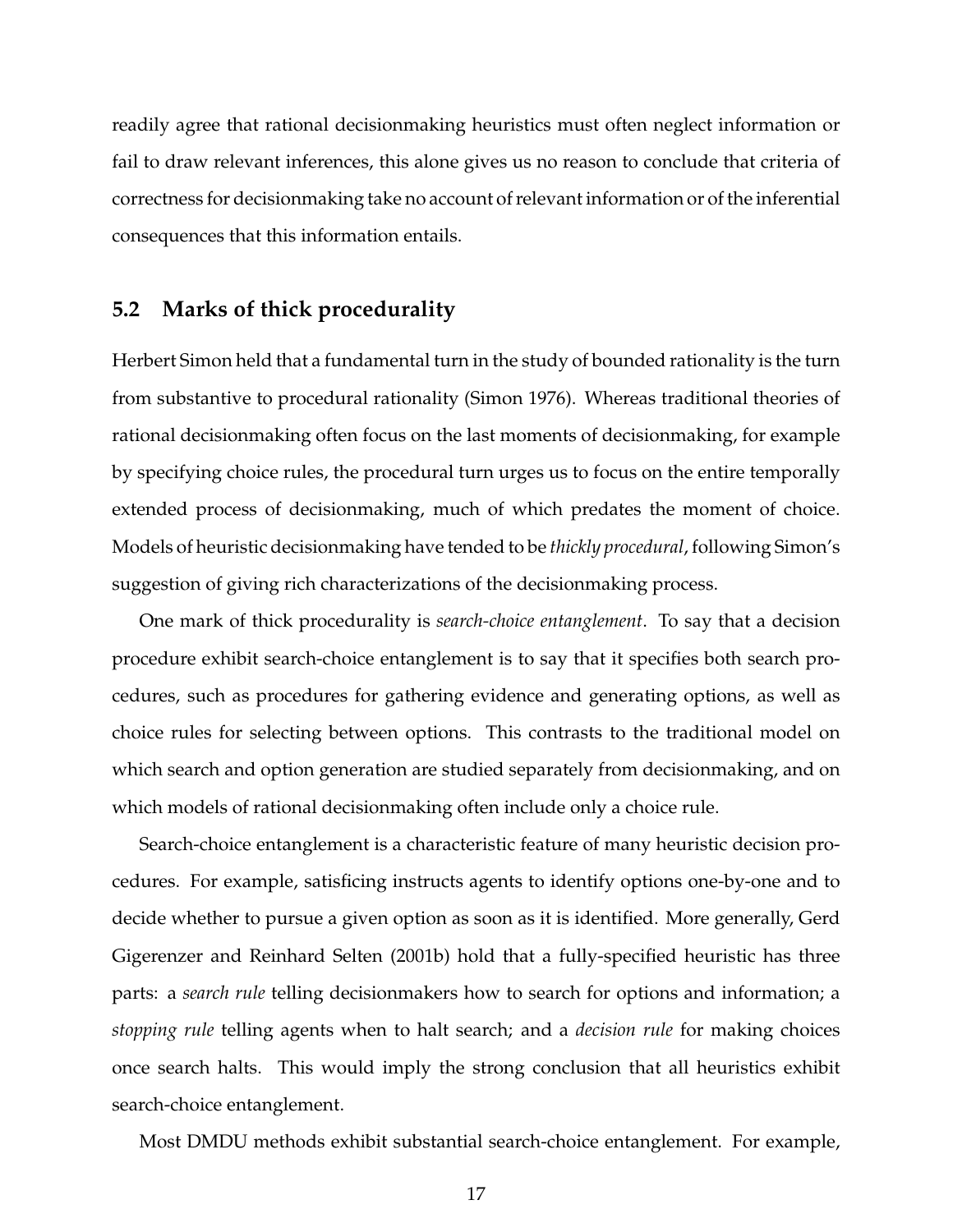robust decisionmaking is a method for iterated decisionmaking. Decisionmakers begin with an initial set of candidate options, test these options for robustness against a landscape of plausible futures, then use the results of this analysis to identify new options which may outperform the original options, repeating several times until improvements diminish or analysis becomes too expensive. In this way, robust decisionmaking combines cycles of search and choice, using each cycle as a direct input into the next.

A second mark of thick procedurality is *focus on model construction*. Traditional models of rational decisionmaking take many model components for granted — not only the options to be selected among, but also likelihoods, preferences, and other attitudes. By contrast, models of heuristic decisionmaking often aim to capture the process by which agents select among a dizzying array of potentially relevant information stored in memory to determine which information and attitudes will be used during decisionmaking. For example, an early step of many heuristic decision procedures is to construct a *probabilistic mental model* of decisionmaking situations by deciding on a set of decision cues, types of information deemed especially decision-relevant, and retrieving or estimating the values of these cues from memory (Gigerenzer 1991). This process of model construction is as influential as the final choice rule in determining the outcome of rational decisionmaking, because changes in the selection of decision cues or the information used to estimate the values of decision cues will change the outputs of decision rules.

A focus on model construction is front-and-center in most DMDU methods. Indeed, Casey Helgeson (2020) takes this focus on model construction to be one of the key differences between DMDU methods and traditional decision-theoretic approaches. By way of illustration, discussions of scenario-based decisionmaking give detailed advice for constructing scenarios (Amer et al. 2013), and it is common to combine robust decisionmaking with processes of expert- or stakeholder-opinion elicitation in order to generate informed models of plausible futures (Popper et al. 2009). This feature of DMDU methods is no accident. Like other heuristics, DMDU methods neglect a great deal of relevant information, so it is important to construct models based on a relevant sample of information.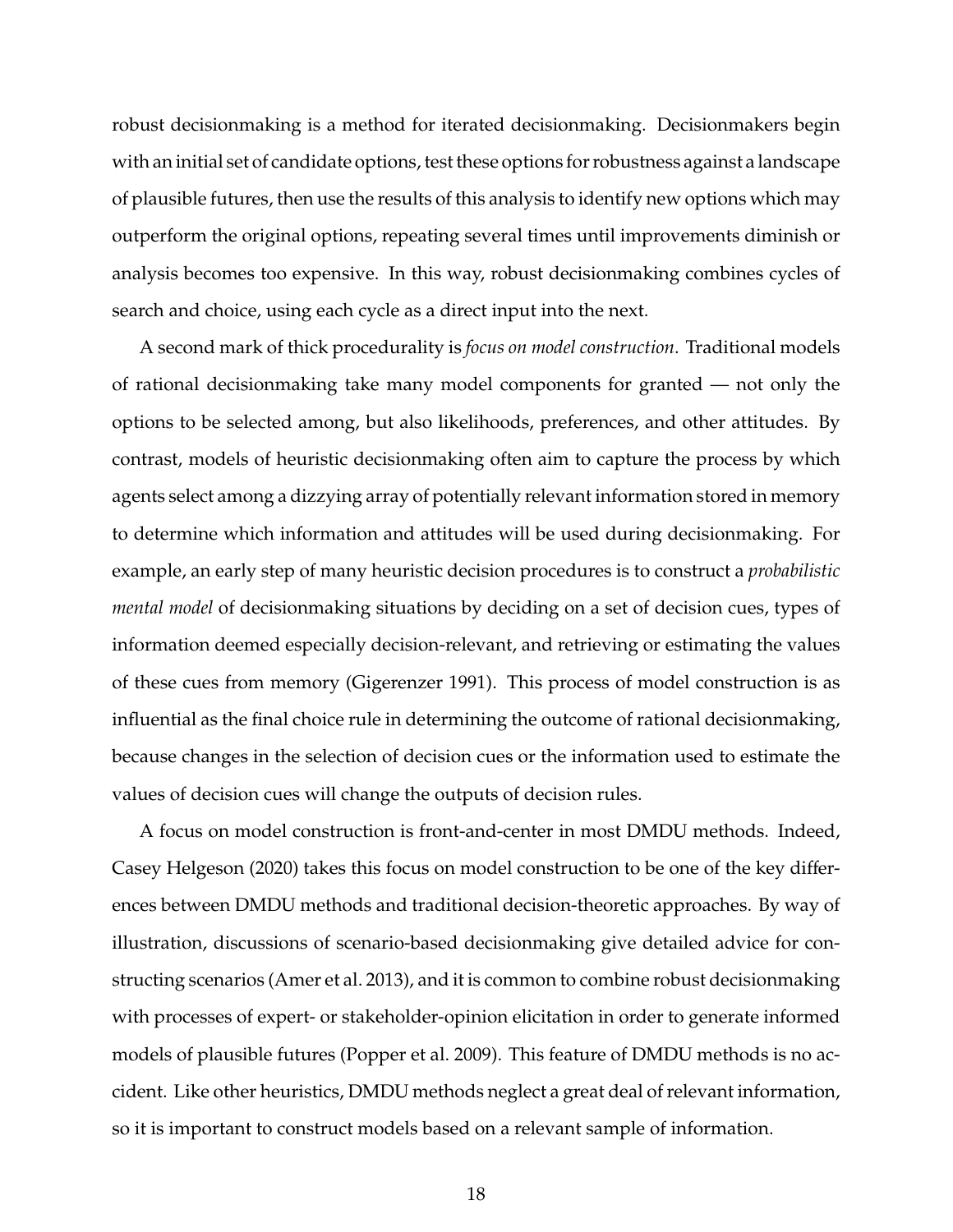In this section, we have seen that typical DMDU methods have two marks of frugality and two marks of thick procedurality, summarized in Table 2. This bolsters a heuristic interpretation of DMDU methods. By contrast, marks of thick procedurality, like marks of frugality, are not features we expect to see in criteria of correctness. Since criteria of correctness are not mental processes of any kind, we should not expect them to capture detailed facts about the structure of decisionmaking processes. Criteria of correctness may well ask some questions about model construction. Perhaps they will ask whether the model probabilities should be subjective credences, objective chances, or evidential probabilities. But criteria of correctness do not tell us when, and why it is a good idea to elicit opinions from experts, nor do they tell us which decision cues to incorporate into our mental models. These latter facts are features of the heuristic decision processes that we use to make decisions, rather than the criteria of correctness for decisions themselves. Together with our previous observations, this suggests that typical DMDU methods are best understood as heuristic decision processes, rather than as novel criteria of correctness for institutional decisionmaking.

Table 2: Marks of heuristicality

| Marks of frugality           | Informational neglect<br>Inferential parsimony               |
|------------------------------|--------------------------------------------------------------|
| Marks of thick procedurality | Emphasis on model construction<br>Search/choice entanglement |

## **6 Fitting the job description**

In the previous section, we saw that typical DMDU methods are best understood as general-purpose decisionmaking heuristics rather than as novel criteria of correctness. What remains to be done is to argue that DMDU methods are often rational, rather than irrational heuristics for decisionmaking under deep uncertainty. To some extent,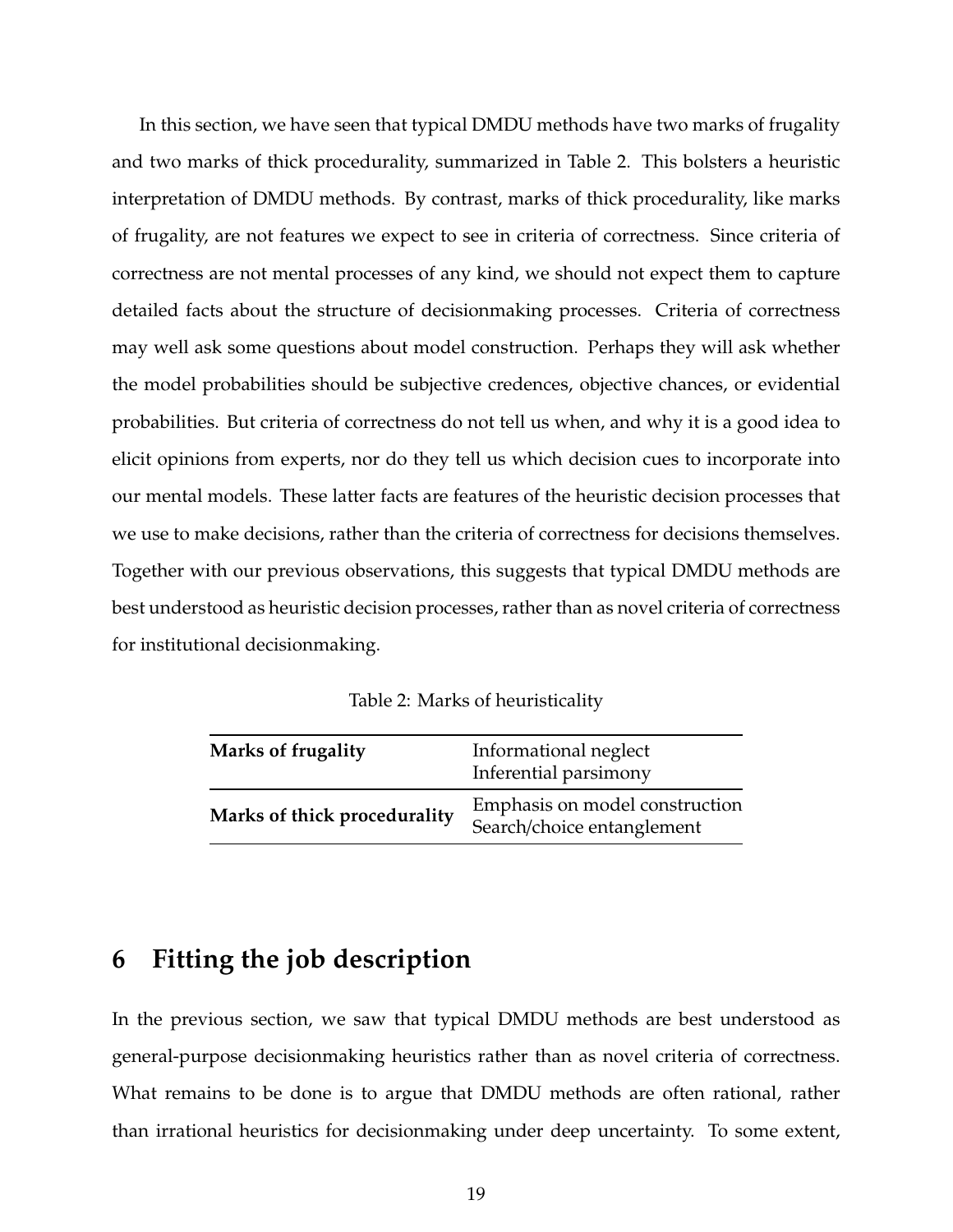the case for the rationality of DMDU methods spans the entire literature, drawing on all that is known about the properties of DMDU methods and their track records in successfully confronting the problems facing institutional decisionmakers. But we can bolster the normative case for DMDU methods by noting (Table 3) that DMDU methods fall on the correct side of each of the dichotomies between individual and institutional decisionmakers proposed in Section 3. This means that exactly the same reasons which led us to doubt that adaptive toolbox heuristics will often be rational for institutional decisionmakers should increase our confidence that DMDU methods are well-suited for many institutional decisionmakers.

Many institutions have high cognitive abilities, which is fitting because DMDU methods require a good deal of cognitive sophistication to apply. Most DMDU methods involve detailed processes of mathematical modeling, and some such as robust decisionmaking involve computer simulation on proprietary software. DMDU methods would be as inappropriate as traditional Bayesian methods for cognitively unsophisticated agents.

Institutions often deliberate collectively, and this is precisely the type of decisionmaking for which DMDU methods are designed. With the possible exception of info-gap decision theory, it is rare to see DMDU methods applied by a single author, and indeed the typical application involves structured processes of consultation between teams of authors, stakeholders and decisionmakers.

Institutional decisionmaking strategies are learned rather than evolved. DMDU methods are learned methods which have been developed within the last half-century for

|                          |                      | Institutions         | <b>DMDU</b> heuristics |
|--------------------------|----------------------|----------------------|------------------------|
| <b>Agential features</b> | Cognitive abilities  | High                 | High                   |
|                          | Deliberation type    | Primarily collective | Primarily collective   |
|                          | Strategy acquisition | Learning             | Learning               |
| Problem environment      | <b>Stakes</b>        | High                 | High                   |
|                          | Explainability       | High need            | High                   |

Table 3: Fit between DMDU methods and institutional decisionmaking demands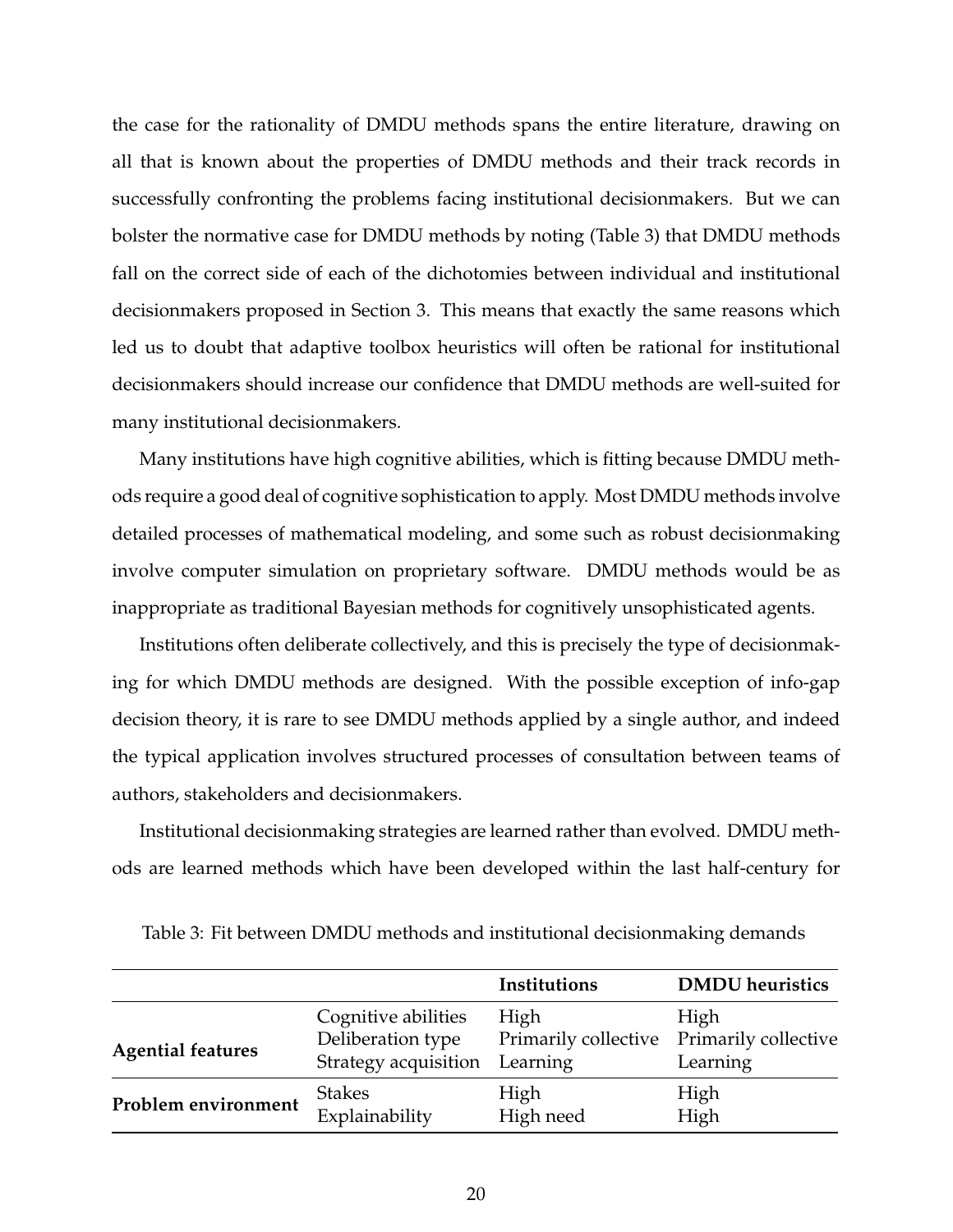application to precisely the sorts of challenges faced by modern institutional decisionmakers. For example, scenario-based decisionmaking was developed at Royal Dutch / Shell to manage long-term capital investments in the face of severe uncertainty about future oil prices and geopolitical stability (Wack 1985a,b). In the same way that the evolutionary history of adaptive toolbox heuristics is taken as evidence of their suitability for individual decisionmaking, the institutional context in which DMDU methods were learned and developed may be taken as evidence of their suitability for similar decision problems.

Institutions often face high-stakes challenges, and these are precisely the challenges to which DMDU methods are applied. Because DMDU methods are costly and timeconsuming, they are not considered appropriate to low-stakes challenges. Because DMDU methods are designed for high-stakes challenges, they are often justified based on their ability to produce good decisions in the face of deep uncertainty, and not merely on the basis of their moderate-to-high deliberation costs.

Finally, institutions need to explain the correctness of their decisions to internal decisionmakers and external stakeholders. Many DMDU methods are touted for their high degree of explainability. Indeed, Vincent Marchau and coauthors have taken it as a general feature of DMDU methods that they illustrate the value tradeoffs involved in accepting various options in a way that allows decisionmakers to make informed choices based on an understanding of the costs and benefits of each option (Marchau et al. 2019b, p. 13). This is especially important in collective decisionmaking applications, where decisionmakers may wish to consider their own values and experiences alongside the conclusions of computational models developed by outside advisors.

Together, these features of DMDU methods suggest that they may form part of what we were looking for: a set of general-purpose heuristics well adapted to institutional decisionmaking under deep uncertainty. For the same reasons that it may be inappropriate to apply adaptive toolbox heuristics under these conditions, it may be highly appropriate to apply DMDU methods under these conditions.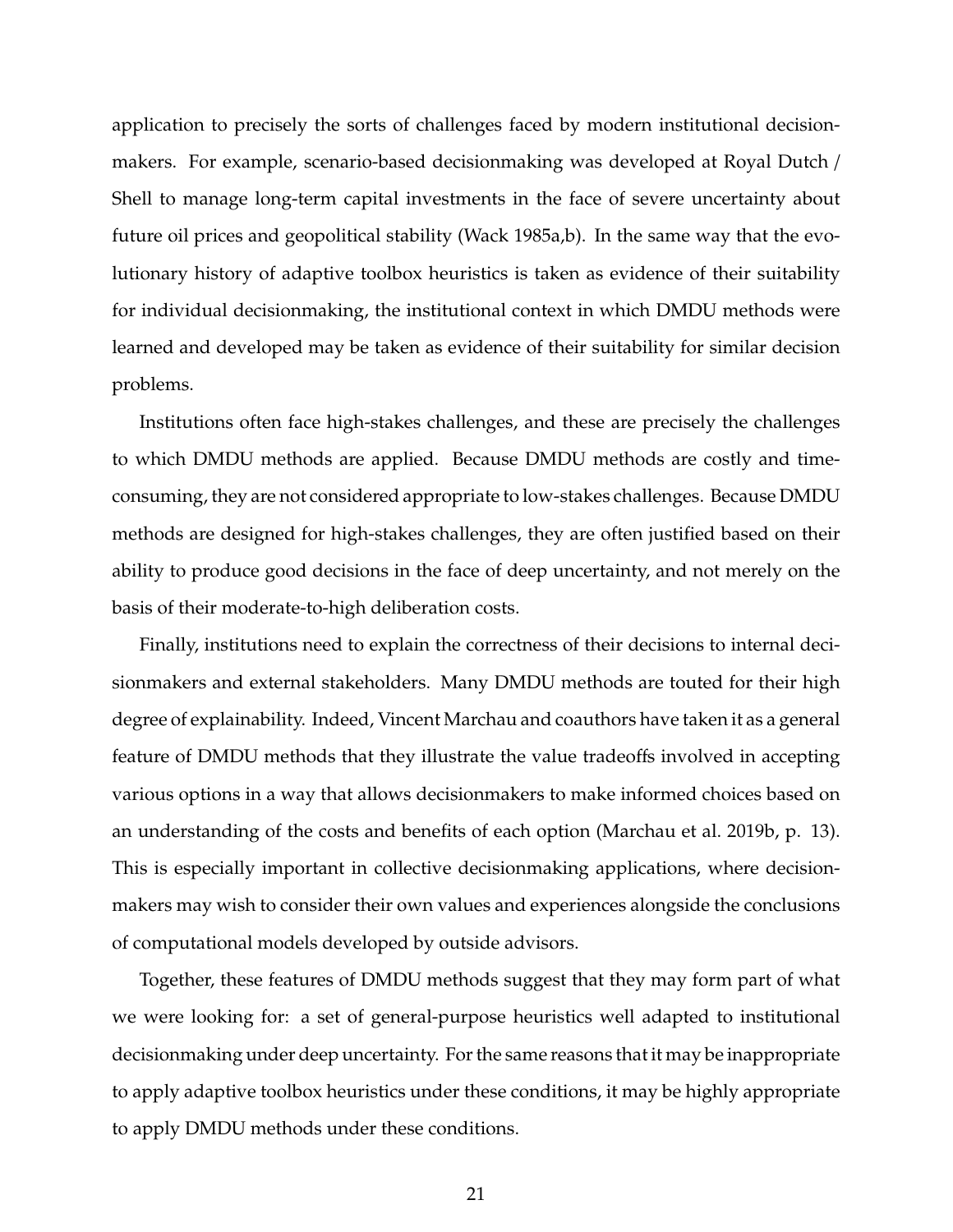## **7 Applications**

An important test of the heuristic interpretation of DMDU methods is its ability to shed new theoretical light on how DMDU methods and their rationality should be understood. In this section, I conclude by arguing that a heuristic interpretation of DMDU methods provides compelling answers to two standard lines of objection made against DMDU methods by drawing on familiar justifications for the rationality of heuristic cognition. This may be taken as additional evidence for the correctness and importance of a heuristic interpretation of DMDU methods.

An objection that is often raised in conversation is what we might call the *flat-footed objection:* why not just maximize expected utility? After all, expected utility maximization is a well-supported and familiar theory of rational choice in a number of contexts, whereas DMDU methods are comparatively newer and less well-understood. A heuristic interpretation of DMDU methods allows us to see that this objection rests on a mistake.

Philosophers standardly distinguish between the rightness of actions and the rightness of decision procedures that produced them. We may want to make both judgments on the grounds of expected utility maximization, holding that the right actions are the actions which are *optimific*, or expected-utility maximizing, and also that the right decision procedures are the optimific decision procedures. But this does not imply that the right decision procedure always involves explicitly calculating expected utilities (Parfit 1984; Railton 1984). For example, it may be right to be moved to act directly out of love for your family, even if this decision procedure will sometimes cause you to show too much favoritism towards your family, because this procedure will generally produce good decisions and will often allow your family to be loved. In this case, it might be wrong to make decisions involving your family by explicitly calculating expected utilities, because this decision procedure will breed coldness and familial distrust.

A standard defense of heuristic cognition is that heuristics are often right and rational because they are often optimific.<sup>9</sup> DMDU methods, like other heuristics, often strike a

 $9$ If we adopt a weaker satisficing criterion of correctness (Slote 1984), the argument would be that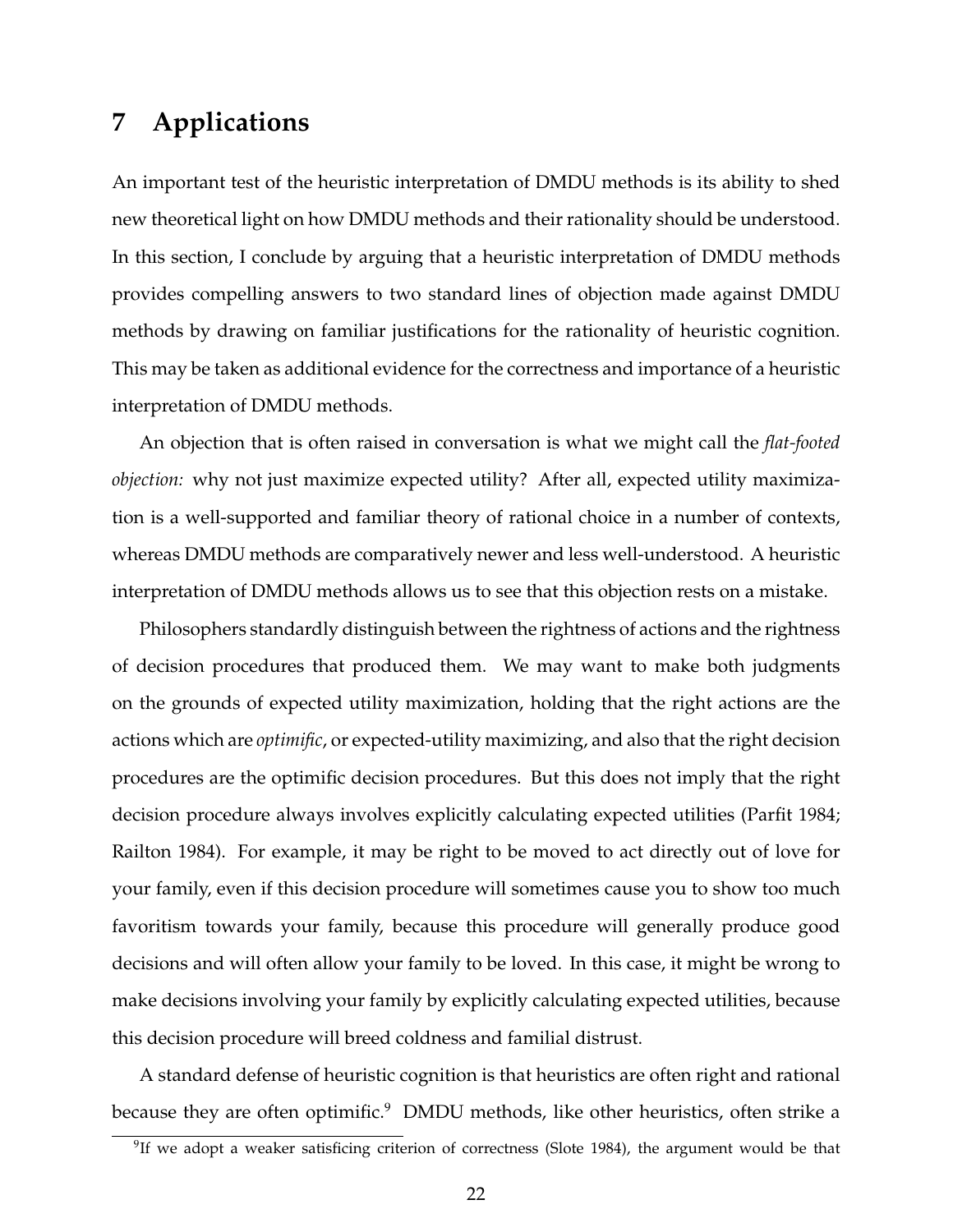good balance on the accuracy-effort tradeoff, returning high-quality decisions at moderate cognitive expense. Under conditions of deep uncertainty it would be enormously expensive to construct traditional Bayesian models of sufficient complexity to match the performance of DMDU methods, and most institutions cannot bear this expense. DMDU methods are often the most reliable methods available to us, since in practice most reputable consultants will often refuse to construct Bayesian models under conditions of especially deep uncertainty, on the grounds that they cannot generate a reliable model. And under deep uncertainty, less can be more: predictive accuracy is only improved by additional model complexity if the additional forecasts or model parameters are not overfit to sparse data or driven astray by familiar cognitive biases in prediction, and these are live concerns for traditional decision-theoretic models under deep uncertainty (Freedman 1981; Goodwin and Wright 2010; Harremoës et al. 2001).

A second objection that is often made to DMDU methods is that they are not novel, because they employ familiar choice rules. For example, it has been objected that infogap decision theory is a form of maximin decisionmaking: on a robust satisficing interpretation, info-gap decisionmaking instructs decisionmakers to maximize the minimum deviation from their best-estimate model parameters which would guarantee satisfactory performance (Sniedovich 2007). This objection might also be raised to other DMDU methods. For example, robust decisionmaking is typically operationalized by looking for options which have low regret in a range of plausible futures, and this criterion is sometimes cashed out using explicit rules such as Starr's domain criterion that have been known to decision theorists for a half-century (Starr 1962). In what sense, then, do DMDU methods go beyond familiar choice rules such as maximin and Starr's domain criterion?

Again, the heuristic interpretation of DMDU methods shows us how to respond to this objection. As we saw, a key feature of many heuristic methods is that they are thickly procedural: they give us not only a choice rule for the final moment of choice, but also procedures for constructing models, searching for information and options, and deter-

heuristics are often good enough.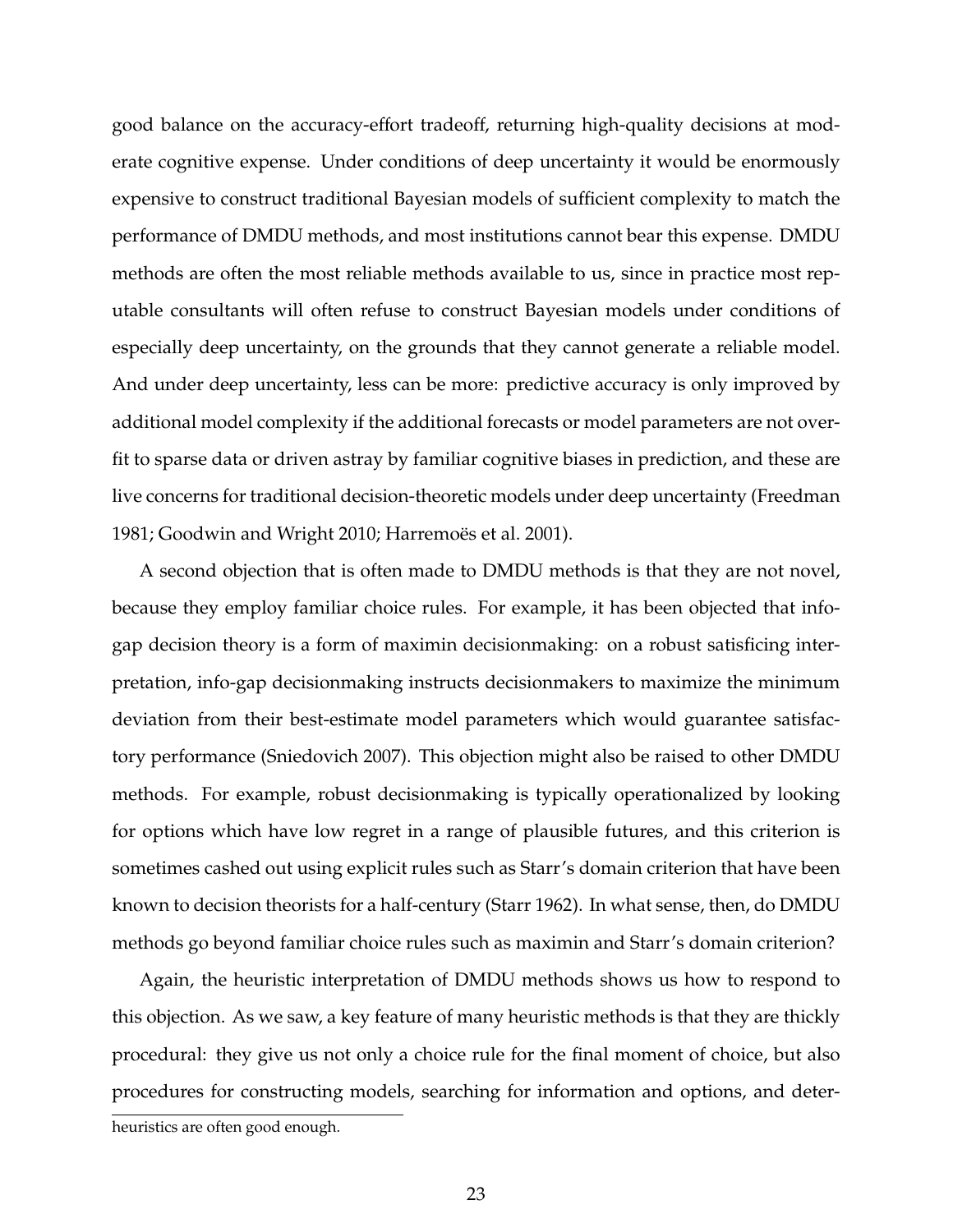mining when to halt deliberation and make a decision. One of the characteristic features of decisionmaking under deep uncertainty is that there are often profound uncertainties about how each of these steps is to be carried out: there are many more options and items of information than we can consider, and there is always more analysis to be done. Under these conditions it is especially important to say not only what choice rule decisionmakers should use, but also how they should carry out the rest of the decisionmaking process prior to the moment of choice. A large part of the novelty of DMDU methods consists in their explicit and detailed engagement with these prior procedural questions about rational decisionmaking (Helgeson 2020).

In this section, we have seen that a heuristic interpretation of DMDU methods answers two objections raised against DMDU methods by revealing these objections to be special cases of more general objections typically raised to heuristic cognition and responding to these objections in traditional ways. The facts that DMDU methods have been subjected to traditional objections made against heuristic cognition, and that traditional answers to these objections are promising in the case of DMDU methods, provide evidence that a heuristic interpretation of DMDU methods is both correct and theoretically useful.

## **8 Conclusion**

This paper began with a striking contrast. While research on individual decisionmaking heuristics deals often with general-purpose decision procedures, most institutional decisionmaking heuristics studied to date are highly specific affairs. This contrast is surprising, because there are no obvious features of institutional decisionmaking to explain why institutional decisionmakers should not often rely on general-purpose decisionmaking heuristics.

I proposed that many existing DMDU methods should be interpreted as generalpurpose heuristics suitable for institutional decisionmaking under conditions of deep uncertainty. In support of a heuristic interpretation of DMDU methods, I argued that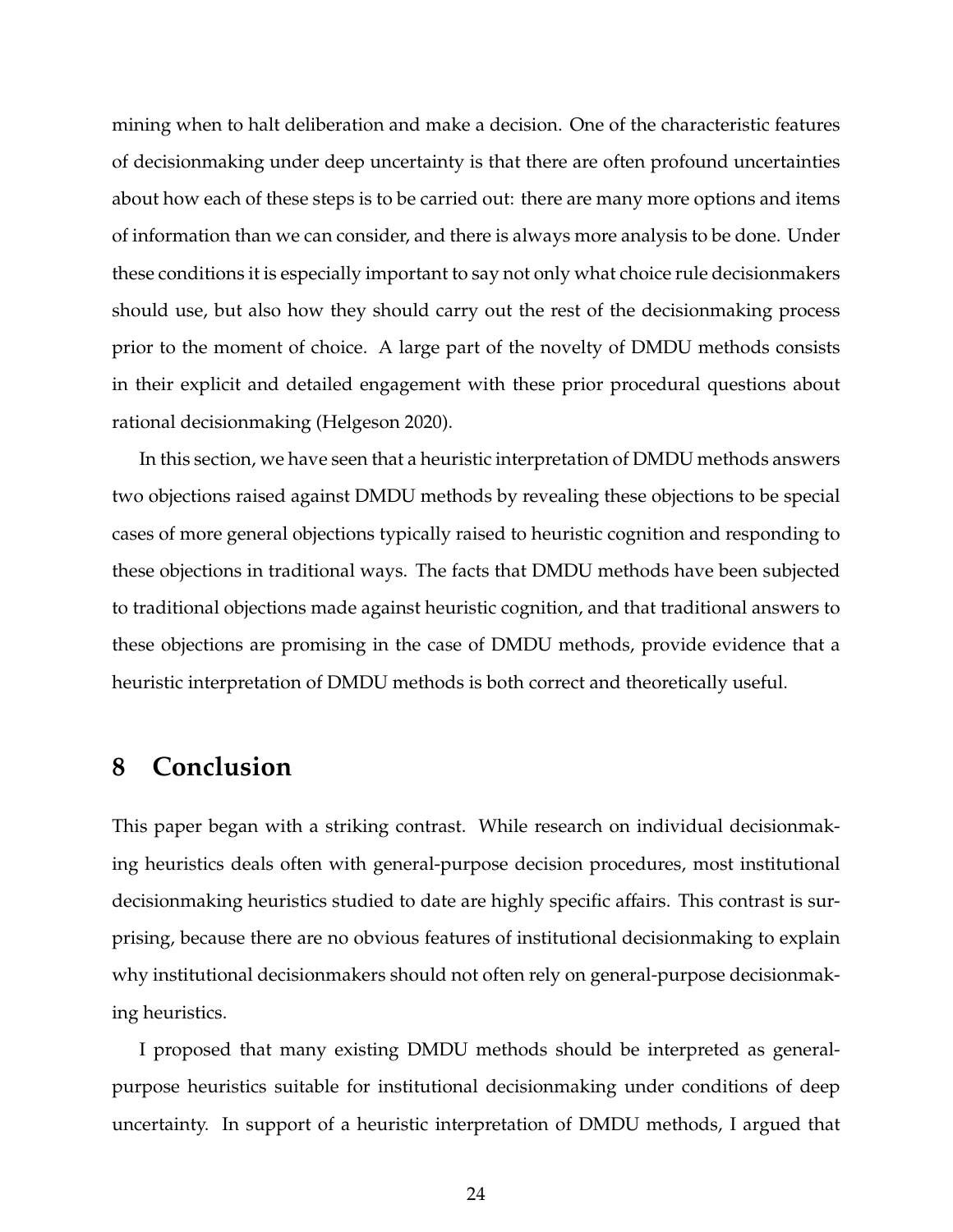DMDU methods bear four marks of heuristicality, including two marks of frugality and two marks of thick procedurality (Section 5). To show that DMDU methods are welladapted to institutional decisionmaking, I identified five differences between individual and institutional decisionmakers (Section 3) and argued that DMDU methods fall on the correct side of each of these five dichotomies (Section 6). I concluded by showing how a heuristic interpretation of DMDU methods resolves two objections to their use by revealing these objections to be special cases of familiar objections to heuristic decisionmaking (Section 7).

I do not wish to claim that DMDU methods are the only general-purpose heuristics for institutional decisionmaking. For one thing, DMDU methods are suited only to a particular type of context: decisionmaking under deep uncertainty. And for another, the DMDU methods identified to date represent only a small fraction of conceptually possible decision procedures. It is therefore plausible that there should exist other types of relatively general decisionmaking heuristics suitable for institutional decisionmaking. It would be an important and fruitful project for future work to identify and catalog other such heuristics.

## **References**

- Amer, Muhammad, Daim, Tugrul U., and Jetter, Antoine. 2013. "A review of scenario planning." *Futures* 46:23–40.
- Ben-Haim, Yakov. 2001. *Information-gap theory: Decisions under severe uncertainty*. Academic Press.
- —. 2005. "Value-at-risk with info-gap uncertainty." *Journal of Risk Finance* 6:388–403.
- Benartzi, Shlomo and Thaler, Richard. 2001. "Naive diversification strategies in defined contribution savings plans." *American Economic Review* 91:79–98.
- Bingham, Christopher and Eisenhardt, Kathleen. 2011. "Rational heuristics: The 'simple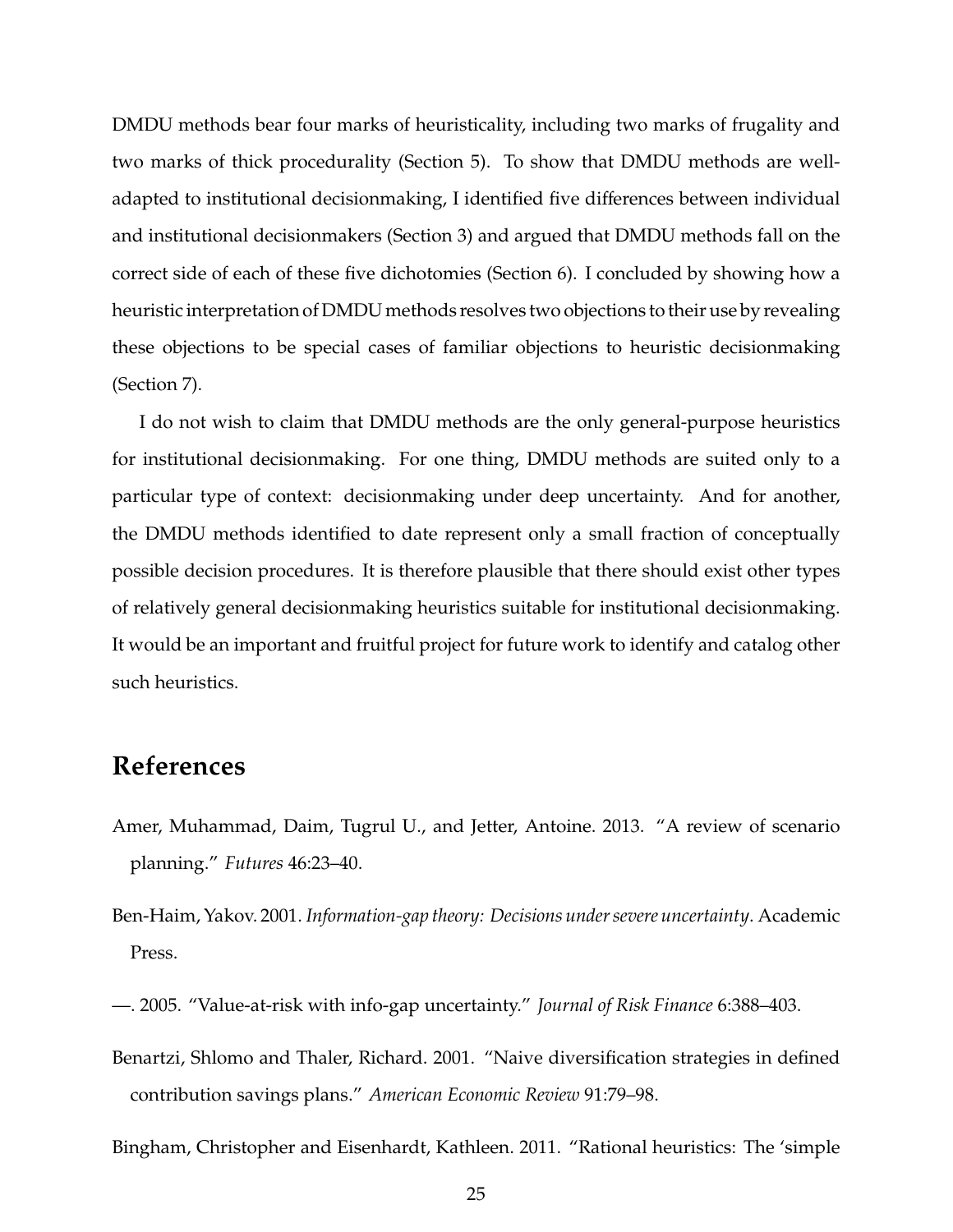rules' that strategists learn from process experience." *Strategic Management Journal* 32:1– 43.

- —. 2014. "Heuristics in strategy and organizations: Response to Vuori and Vuori." *Strategic Management Journal* 1698–1702.
- Bingham, Christopher and Haleblian, Jerayr. 2012. "How firms learn heuristics: Uncovering missing components of organizational learning." *Strategic Entrepreneurship Journal* 6:152–177.
- Boudry, Maarten, Vlerick, Michael, and McKay, Ryan. 2015. "Can evolution get us off the hook? Evaluating the ecological defense of human rationality." *Consciousness and Cognition* 33:524–35.
- Casscells, W., Schoenberger, A., and Grayboys, T.B. 1978. "Interpretation by physicians of clinical laboratory results." *New England Journal of Medicine* 299:999–1001.
- DeMiguel, Victor, Garlappi, Lorenzo, and Uppal, Raman. 2009. "Optimal versus naive diversification: How inefficient is the 1/N portfolio strategy?" *Review of Financial Studies* 22:1915–1953.
- Eisenhardt, Kathleen and Sull, Donald. 2001. "Strategy as simple rules." *Harvard Business Review* 79:106–119.
- Freedman, David. 1981. "Some pitfalls in large econometric models: A case study." *Journal of Business* 54:479–500.
- Frigg, Roman, Smith, Leonard, and Stainforth, David. 2015. "An assessment of the foundational assumptions in high-resolution climate projections: the case of UKCP09." *Synthese* 192:3979–4008.
- Geman, Stuart, Bienenstock, Elie, and Doursat, René. 1992. "Neural networks and the bias/variance dilemma." *Neural Computation* 4:1–58.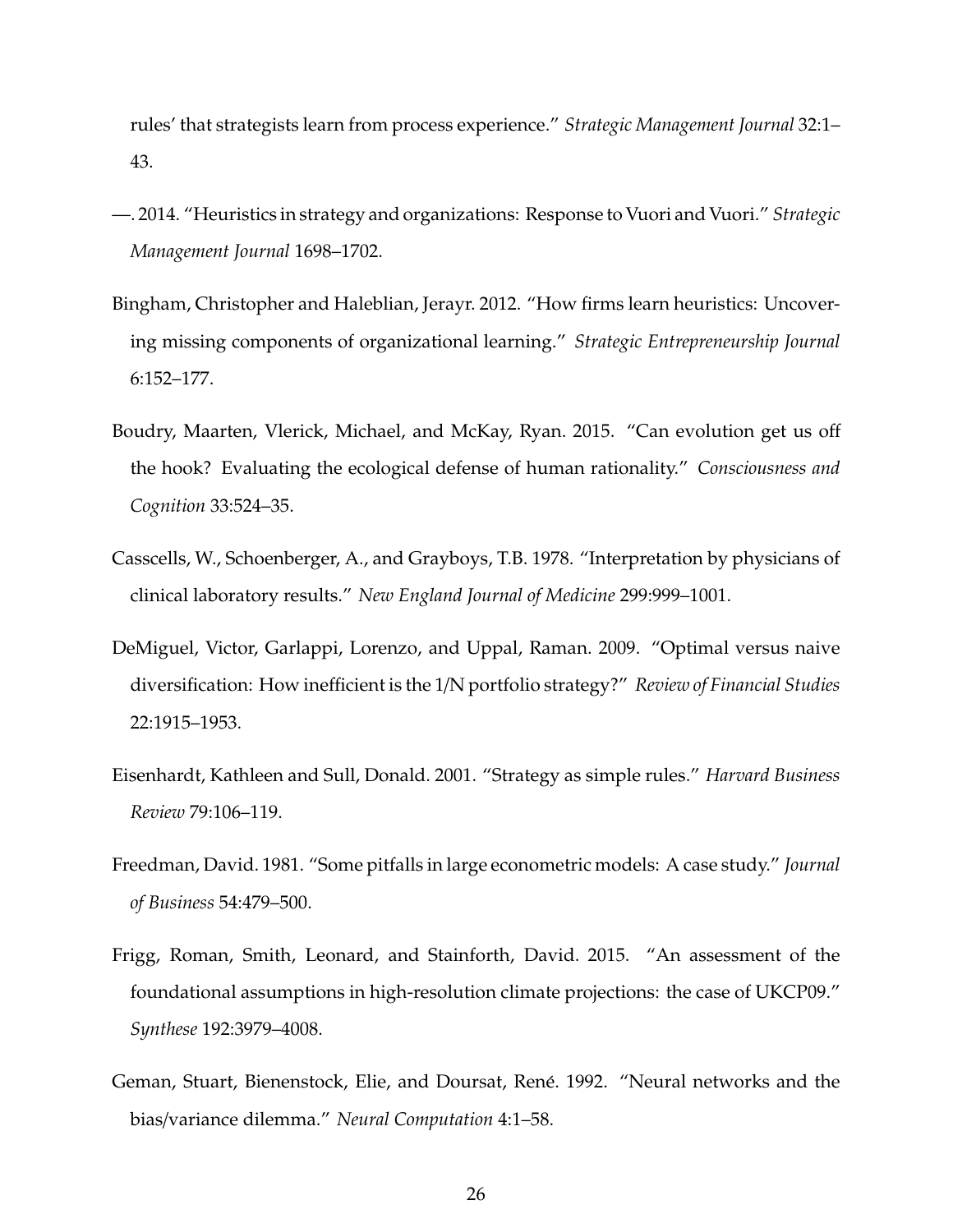- Gigerenzer, Gerd. 1991. "How to make cognitive illusions disappear: Beyond 'heuristics and biases'." *European Review of Social Psychology* 2:83–115.
- Gigerenzer, Gerd and Brighton, Henry. 2009. "Homo heuristicus: Why biased minds make better inferences." *Topics in Cognitive Science* 1:107–143.
- Gigerenzer, Gerd and Gaissmaier, Wolfgang. 2011. "Heuristic decision making." *Annual Review of Psychology* 62:451–482.
- Gigerenzer, Gerd and Selten, Reinhard (eds.). 2001. *Bounded rationality: The adaptive toolbox*. MIT press.
- Gigerenzer, Gerd and Selten, Reinhard. 2001b. "Rethinking rationality." In Gerd Gigerenzer and Reinhard Selten (eds.), *Bounded rationality: The adaptive toolbox*, 1–12. MIT Press.
- Goodwin, Paul and Wright, George. 2010. "The limits of forecasting methods in anticipating rare events." *Technological Forecasting and Social Change* 77:355–368.
- Groves, David, Bloom, Evn, Lempert, Robert, Fischbach, Jordan, Nevills, Jennifer, and Goshi, Brandon. 2015. "Developing key indicators for adaptive water planning." *Journal of Water Resources Planning and Management* 141:e05014008.
- Groves, David G. and Lempert, Robert J. 2007. "A new analytic method for finding policy-relevant scenarios." *Global Environmental Change* 17:73–85.
- Harremoës, Poul, Gee, David, MacGarvin, Malcolm, Stirling, Andy, Keys, Jane, Wynne, Brian, and Vaz, Sofia Guedes. 2001. *Late lessons from early warnings: The precautionary principle 1896-2000*. Office for Official Publications of the European Communities.
- Helgeson, Casey. 2020. "Structuring decisions under deep uncertainty." *Topoi* 39:257–269.
- Helgeson, Casey, Bradley, Richard, and Hill, Brian. 2018. "Combining probability with qualitative degree-of-certainty metrics in assessment." *Climactic Change* 149:517–525.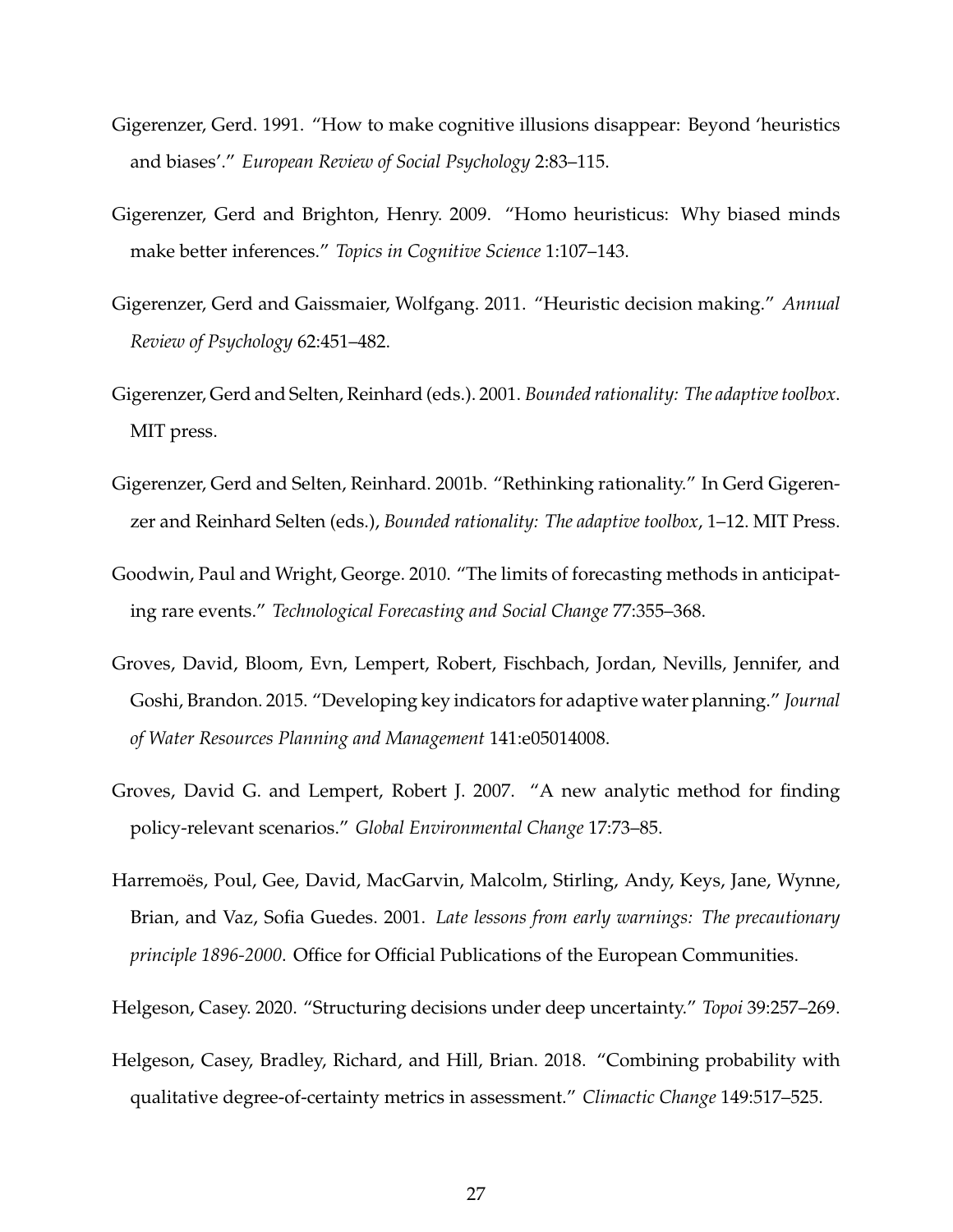- Helgeson, Casey, Srikrishnan, Vivek, Keller, Klaus, and Tuana, Nancy. 2021. "Why simpler computer simulation models can be epistemically better for informing decisions." *Philosophy of Science* 88:213–33.
- Kahneman, Daniel. 2003. "Maps of bounded rationality: Psychology for behavioral economics." *American Economic Review* 93:1449–1475.
- —. 2011. *Thinking, fast and slow*. Farrar, Straus and Giroux.
- Lempert, Robert. 2002. "A new decision sciences for complex systems." *Proceedings of the National Academy of Sciences* 99:7309–7313.
- Li, Norman, van Vugt, Mark, and Colarelli, Stephen. 2017. "The evolutionary mismatch hypothesis: Implications for psychological science." *Current Directions in Psychological Science* 27:38–44.
- List, Christian and Pettit, Philip. 2011. *Group agency: The Possibility, design, and status of corporate agents*. Oxford University Press.
- List, Christian and Puppe, Clemens. 2009. "Judgment aggregation: A survey." In Christian List and Clemens Puppe (eds.), *Handbook of rational and social choice*. Oxford University Press.
- Loock, Moritz and Hinnen, Gieri. 2015. "Heuristics in institutions: A review and a research agenda." *Journal of Business Research* 68:2027–2036.
- Marchau, Vincent, Walker, Warren, Bloemen, Pieter, and Popper, Steven (eds.). 2019a. *Decision making under deep uncertainty*. Springer.
- Marchau, Vincent, Walker, Warren, Bloemen, Pieter, and Popper, Steven. 2019b. "Introduction." In Vincent Marchau, Warren Walker, Pieter Bloemen, and Steven Popper (eds.), *Decision making under deep uncertainty*, 1–22. Springer.
- Marewski, Julian and Gigerenzer, Gerd. 2012. "Heuristic decision making in medicine." *Dialogues in Clinical Neuroscience* 14:77–89.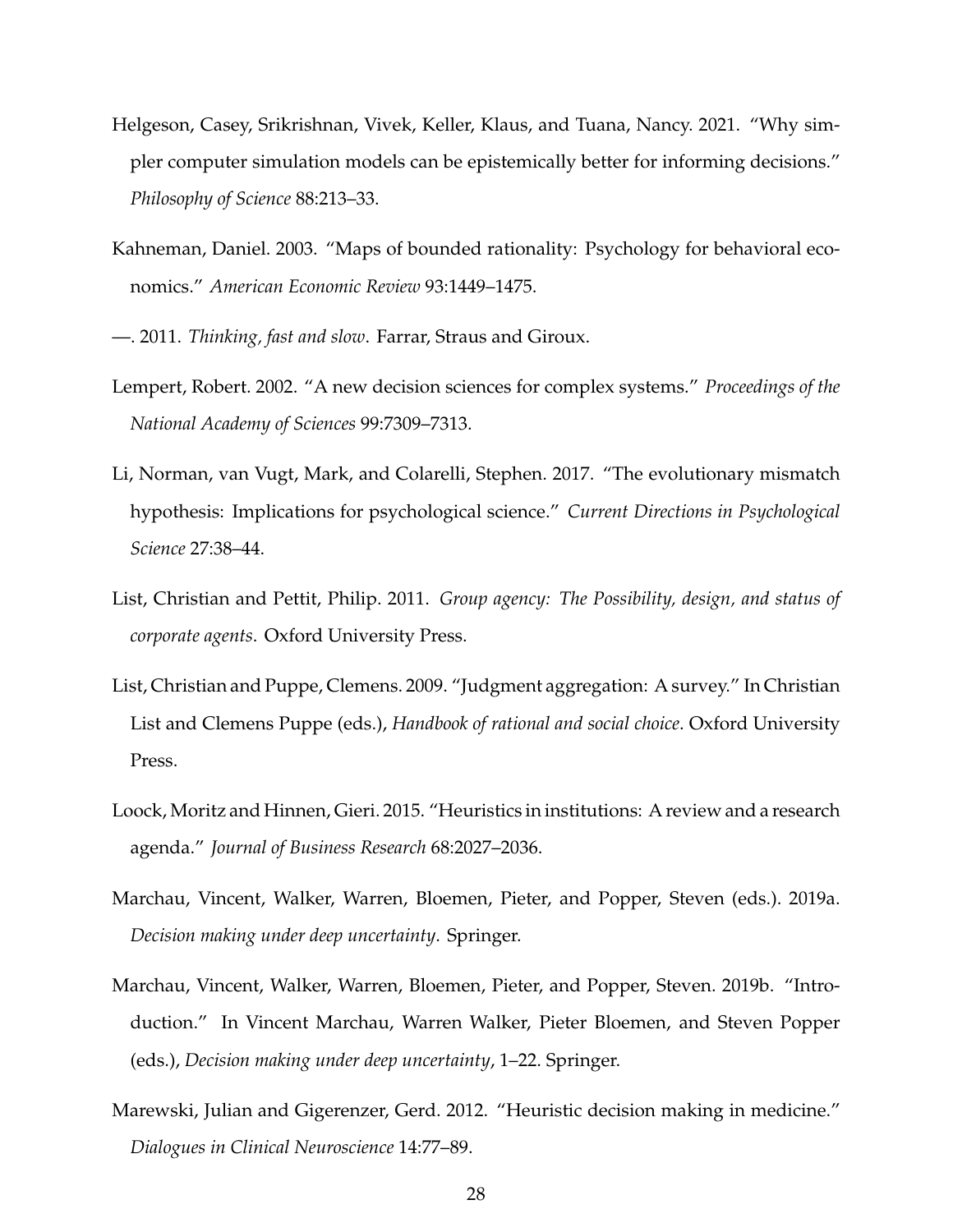- Martignon, Laura and Laskey, Kathryn Blackmond. 1999. "Bayesian benchmarks for fast and frugal heuristics." In Gerd Gigerenzer, Peter Todd, and The ABC Research Group (eds.), *Simple heuristics that make us smart*, 169–188. Oxford University Press.
- McLeod, Peter and Dienes, Zoltan. 1996. "Do fielders know where to go to catch the ball or only how to get there?" *Journal of Experimental Psychology: Human Perception and Performance* 22:531–543.
- Mogensen, Andreas and Thorstad, David. forthcoming. "Tough enough? Robust satisficing as a decision norm for long-term policy analysis." *Synthese* forthcoming.
- Ongaro, Malvina. 2021. "Making policy decisions under plural uncertainty: Responding to the COVID-19 pandemic." *History and Philosophy of the Life Science* 43:1–5.
- Parfit, Derek. 1984. *Reasons and persons*. Oxford University Press.
- Popper, Steven W., Berrebi, Claud, Griffin, James, Light, Thomas, Min, Endy Y., and Crane, Keith. 2009. *Natural gas and Israel's energy future: Near-term decisions from a strategic perspective*. RAND Corporation.
- Prabha, Chandra, Connaway, Lynn Sillipigni, Olszewski, Lawrence, and Jenkins, Lille. 2007. "What is enough? Satisficing information needs." *Journal of Documentation* 63:74– 89.
- Railton, Peter. 1984. "Alienation, consequentialism, and the demands of morality." *Philosophy and Public A*ff*airs* 13:134–171.
- Ranger, Nicola, Reeder, Tim, and Lowe, Jason. 2013. "Addressing 'deep' uncertainty over long-term climate in major infrastructure projects: Four innovations of the Thames Estuary 2100 project." *EURO Journal on Decision Processes* 1:233–262.
- Selten, Reinhard. 1998. "Aspiration adaptation theory." *Journal of Mathematical Psychology* 42:191–214.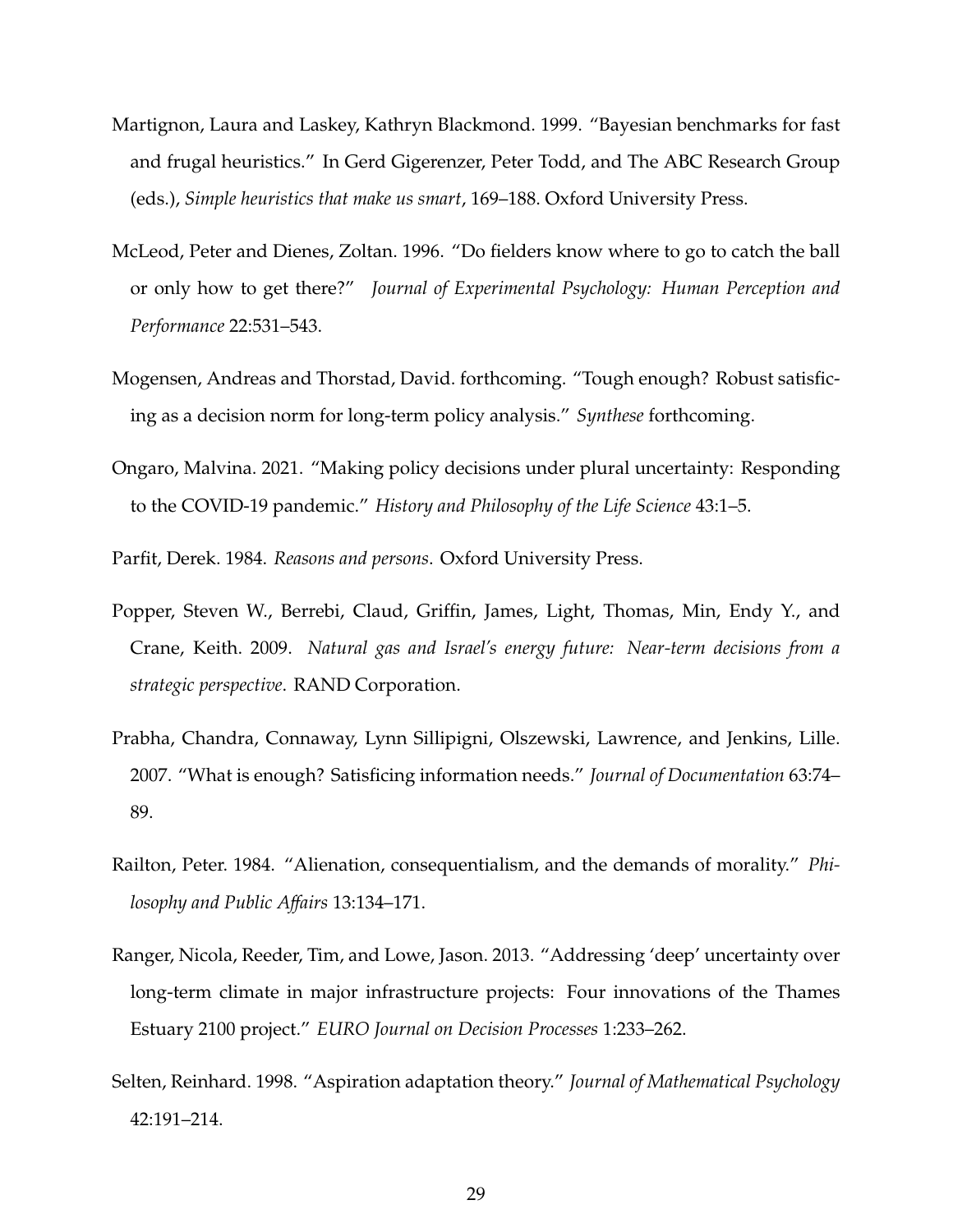- Shah, Anuj and Oppenheimer, Daniel. 2008. "Heuristics made easy: An effort-reduction framework." *Psychological Bulletin* 134:207–222.
- Simon, Herbert. 1955. "A behavioral model of rational choice." *Quarterly Journal of Economics* 69:99–118.
- —. 1956. "Rational choice and the structure of the environment." *Psychological Review* 63:129–138.
- —. 1976. "From substantive to procedural rationality." In T.J. Kastelein, S.K. Kulpers, W.A. Nijenhuls, and R.G. Wagenaar (eds.), *25 years of economic theory*, 65–86. Springer.
- Slote, Michael. 1984. "Satisficing consequentialism." *Proceedings of the Aristotelian Society, Supplement* 58:139–163.
- Sniedovich, Moshe. 2007. "The art and science of modeling decision-making under severe uncertainty." *Decision Making in Manufacturing and Services* 1:111–136.
- Sprenger, Jan. 2012. "Environmental risk analysis: Robustness is essential for precaution." *Philosophy of Science* 79:881–892.
- Starr, Martin K. 1962. *Product design and decision theory*. Prentice Hall.
- Thompson, Erica, Frigg, Roman, and Helgeson, Casey. 2016. "Expert judgment for climate change adaptation." *Philosophy of Science* 83:1110–1121.
- Todd, Peter and Gigerenzer, Gerd. 2012. "What is ecological rationality?" In Peter Todd and Gerd Gigerenzer (eds.), *Ecological rationality: Intelligence in the world*, 3–30. Oxford University Press.
- Vuori, Natalia and Vuori, Timo. 2014. "Comment on 'Heuristics in the strategy context' by Bingham and Eisenhardt (2011)." *Strategic Management Journal* 35:1689–1697.
- Wack, Pierre. 1985a. "Scenarios: Shooting the rapids." *Harvard Business Review* November/December:139–150.